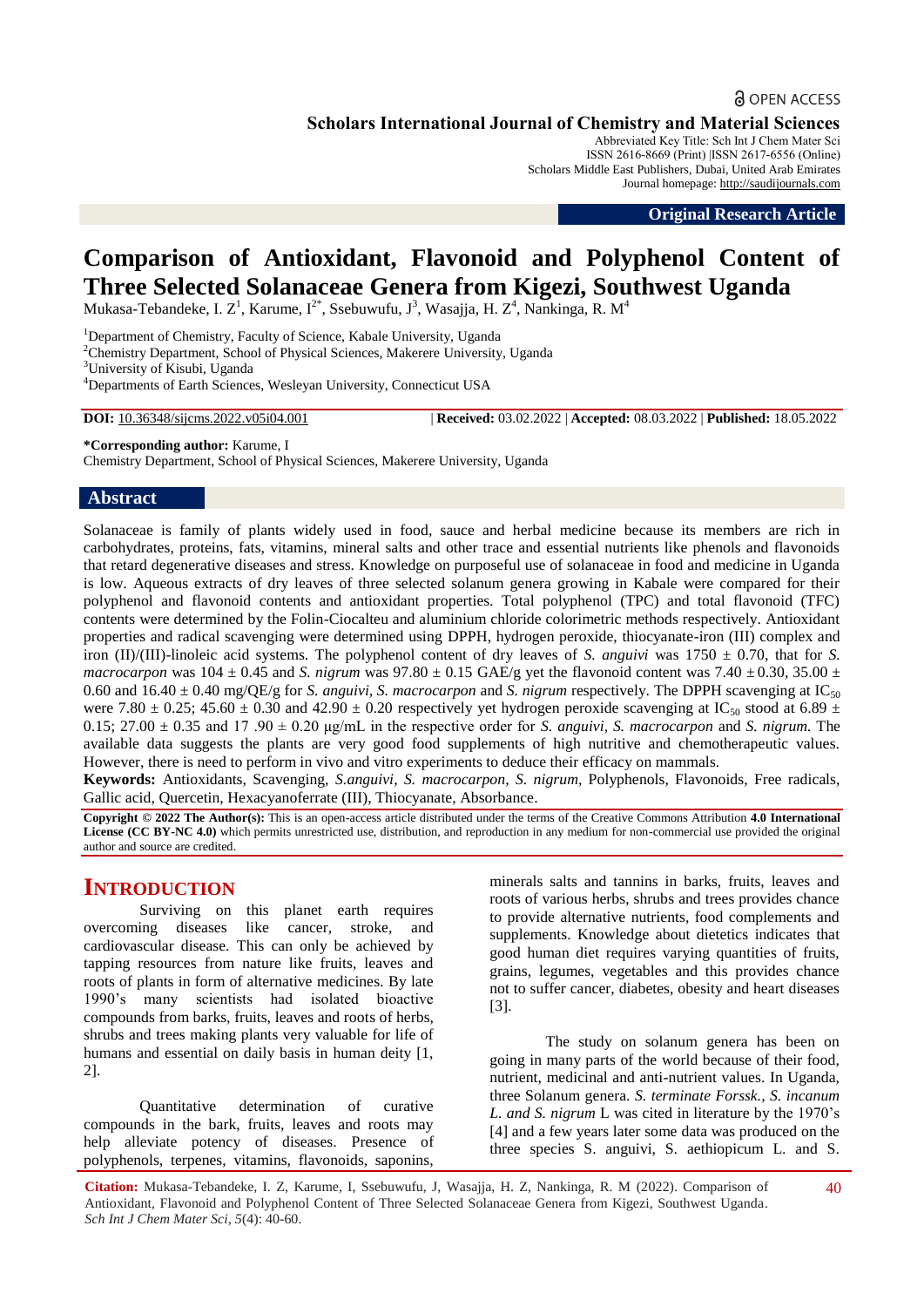nigrum [5] and later classification on the entire solanum family was documented [6, 7] Leaves of Solanum macrocarpon, gboma eggplant were reported to have high nutritional value because they contain fat, crude fiber, protein, calcium, and zinc[8] and are source of methionine [9, 10].

Several authors have reported antiinflammatory, antiasthmatic, antiglaucoma, hypoglycemic, hypolipidemic, and weight loss effects of green leafy vegetables [8, 10, 11]. Such pharmacological properties resulted from presence of polyphenols [12], and flavonoids [10], and these act as strong antioxidants. It has been reported that consumers demand for items rich in antioxidants. Polyphenols and flavonoids present among solanum genera are on high demand as health supplements because when added to food they increase the nutritional value through providing natural antioxidants. The food processing industries sell fortified food stuff after addition of complements containing flavonoids and polyphenols extracted from plants. Consumption of food rich in antioxidants lowers rate of formation of free radicals in the body as well as overcoming peroxidation of lipids, this improves nutritional value of food and increases its quality. Synthetic antioxidants like butylated hydroxytoluene, butylated hydroxyanisole and propyl gallate are common food additives that increase shelf life, their use has increased the toxicity potential and carcinogenic effects, hence natural materials serve better purpose.

There is growing need for natural antioxidants in the food market as they have minimum side effects [10]. Good human health hinges on a balance of minerals, carbohydrates, fats, proteins and vitamins in diet. However, balancing the deity may not overcome effects of stress and degenerating diseases [13].

The finding of naturally occurring ingredients in plants that are curative prompted isolation and identification of compounds present in medicinal and non-medicinal herbs, shrubs and trees. The isolation of tannins, flavonoids, phenols, saponins, terpenes and cyanides have advanced the study on the chemotherapeutic nature of plants eaten as vegetables or/and used in herbal medicines While industrialists started manufacturing the equivalent compounds that were found curative and occur in plants, the natural forms still show better performance as they have minimum side effects.

Hence the study on plant materials is ongoing and is likely not to come to the end soon as longer as the human race continues to survive on Earth because herbal medicine is as old as the time man has lived. Among substances sought for from plant materials are flavonoids, steroids, mineral salts, phenols, vitamins, tannins, terpenes, are metabolites that make health better. Flavonoids are secondary plant metabolites with antioxidant activity.

The antioxidant tendency of flavonoids was reported to depend on the number and position of free hydroxyl groups [14]. Literature revealed that a total flavonoid content (TFC) for leaves of *Cassia* tora was 21.53 mg of quercetin equivalent per gram  $(QE/g)$  that was extracted to methanol [15]; that for *Solanum nigrum* was 0.64 mg catechin equivalents per gram fresh weight in the water extract [16] (Adebooye *et al*., 2012) and the TFC of  $49.2 \pm 3.4$  mg rutin equivalents per gram dry weight in the methanol extract of *P. oleracea* [17]. It was further reported that genetic, biological, environmental, seasonal and year-to-year variations significantly affected the flavonoid content of vegetables [15].

Polyphenols are constituents present in plants that possess redox properties which are useful in antioxidant activity [18] and it was shown that the hydroxyl groups in plant extracts are responsible for facilitating free radical scavenging. Total phenol content (TPC) of many herbs and shrubs are reported in literature from different parts of the world. While TPC of 56.8 ± 5.9 mg GAE/g fresh weight of *A. sessilis* and  $36.4 \pm 6.1$  mg GAE/g fresh weight of *I. aquatica* were observed in acetone–water–acetic acid extracts [19]; that for *C. tora* was  $180.64 \pm 6.51$  mg GAE/g in water extract [20] and that in *P. oleracea* was  $3.6 \pm 0.089$  mg GAE/g dry weight in the methanol extract. The concentration of phenols in plant extracts varies with amounts of sugars, carotenoids or ascorbic acid, or the duration, geographical variation and/or methods of extraction [21].

Free radicals are highly reactive species bearing uncompensated electron. Environmental pollution, X-radiation, toxins, physical stress, deep fried foods, exposure to chemicals have been linked to production of free radicals. Changes in gene expression, production of abnormal proteins and depletion of immune antioxidant system are some of the reported bad effects of free radicals in living systems. Asthma, arthritis, cancer, cell damage, atherosclerosis, cancer, stroke are some of the diseases caused by rapid rise in formation of free radicals in living systems [22]. However, the generated free radicals can be removed from the body through the antioxidant defense mechanisms.

Other documented bad effects of free radicals like damage to carbohydrates, proteins, lipids, nucleic acids, degradation of chemicals and making foods go rancid may have an advantage to alleviate pollution arising from overstay of materials dumped at a place [23]. The cardiovascular diseases, diabetes, cancer and inflammatory diseases are reported to be linked to free radicals in man (Gupta and Sharma, 2006) [24]. Free radicals can cause synthesis of abnormal proteins [25]. Exposure to ozone, cigarette smoke, air pollution,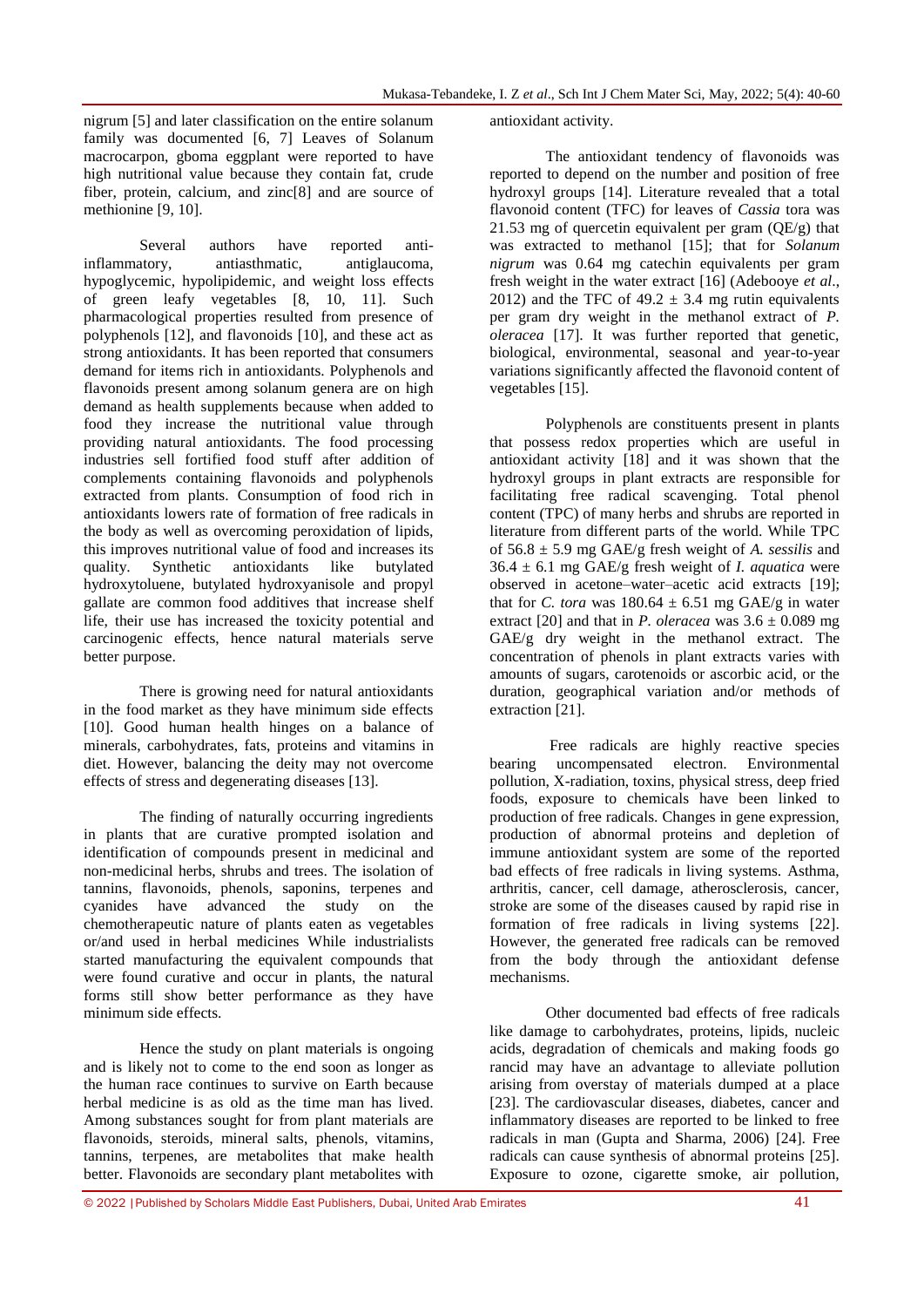chemical pollution significant increase free radicals in human bodies [26].

Reactive oxygen species (ROS) represents the major type of free radicals in the biological systems and are produced through the electrons transfer chains in the mitochondria [22].

Glutathione peroxidase (GPx)/oxidized glutathione reductase (GSSGRD), actions of non enzymatic substances like glutathione and vitamin E, and prooxidants are responsible for the generation of reactive oxygen and nitrogen species (ROS/RNS) such as superoxide anion  $(O_2$ <sup>2</sup>), hydroxyl radical (HO<sup>\*</sup>), hydrogen peroxide  $(H_2O_2)$ , peroxyl radical (ROO'), singlet oxygen (O), nitric oxide (NO'), peroxynitrite (ONOO<sup>-</sup>), and other free radicals [10, 11].

Natural or synthetic materials that remove uncompensated electrons from free radicals have been referred to as antioxidants. An antioxidant donates an electron to a free radical and counteracts its effects. Oxidative injury and the degenerative diseases can be overcome by scavenging for the free radicals by the antioxidants and this protects human body from injury [27].

Synthetic polyphenols bind to metals and retard oxidation process [28]. The challenges with feeding on synthetic polyphenols include the antinutritional and promotion of liver damage and carcinogenesis, so there is need to replace them with naturally occurring antioxidants in overcoming side effects of using synthetic antioxidants in treating oxidative stress [18, 28].

Consumption of food rich in antioxidants can overcome some degenerative diseases, oxidative damage and lipid peroxidation [10]. There is a lot of ongoing research on antioxidants for their use as dietary supplements and adjutants for use in therapeutic treatment of disorders caused by free radicals. Many medicinal plants used in traditional medicine are known as significant sources of natural antioxidants.

Different plants have attracted more attention for their efficiency against cancer, atherosclerosis, cerebral cardiovascular events, diabetes, hypertension and Alzheimer's disease [29]. Natural antioxidants are very efficient in blocking the process of tissue oxidation by free radicals and reactive oxygen species. The antioxidative and pharmacological properties of medicinal plants are related natural antioxidants such as flavonoids, tannins, coumarins, curcuminoids, xanthones, polyphenols, and terpenes.

They are found in various plant products such as herbs and spices like rosemary, thyme, oregano, sage, basil, pepper, clove, cinnamon, and nutmeg and plant extracts such as tea and grapeseed [30, 31].

Although the traditional use of plants in chemotherapeutics result from antioxidant potential of the plants, there is always no scientific evidence of the antioxidant property of the selected plants until scientists study them in detail.

The use of folk medicine at the primary health care level is widespread in Uganda. In most cases, folk medicine is usually the first choice for most patients suffering with cancers and various types of inflammations. Similarly, wild and home-grown vegetables are used in making sauce for food in many homes in the villages and towns of Uganda without knowledge on their effective contribution in the health system of the body. Most such beverages belong to the solanum genera like potatoes, tomatoes, eggplants and many herbs.

A balance between free radicals and the antioxidative defense system is important for proper physiological functions. However, the antioxidants that are produced naturally by the body may not be enough to prevent the ROS-induced damages. Therefore, antioxidant complements are important to boost the body's own capacity to reduce or counteract the oxidative damages [32].

Antioxidants are micronutrients that can either directly scavenge free radicals or prevent the generation of ROS and are present in fruits, roots and leaves. When eaten in suffice quantities they modulate metabolism, prevent degenerative and chronic diseases [33].

Thus the chemotherapeutic nature of plants is based on chemical substances present in its leaves, roots or/and stem that perform a specific physiological effect in man. Experimental results from solutions of fruit of Solanum macrocarpon revealed presence of very useful metabolites like flavonoids, saponins, alkaloids, phenols, phytates, tannins, cyanides, terpenoids and steroids in decreasing order of abundance [34, 35].

Hydrogen peroxide  $(H_2O_2)$  stimulates cellular proliferation [36], or differentiation [37]. It forms in biological systems by oxidizing enzymes such as superoxide dismutase [38]. However, aberrant accumulation of  $H_2O_2$  is responsible for reactions, which may lead to pathological conditions like cancer, diabetes, and cardiovascular diseases [39, 40].

This happens because hydrogen peroxide decomposes rapidly generating hydroxyl radical (•OH) that initiates lipid peroxidation and damage of cell organelles [41] (Saed-Moucheshi *et al*., 2014). Retardation of production of hydrogen peroxide by plant antioxidants is of high interest in biological research. 2,2-diphenyl, 1-picryl hydrazyl (DPPH), is free radical which readily accepts electron or free radical. When DPPH takes up an electron the absorption band at wavelength of 515–528 nm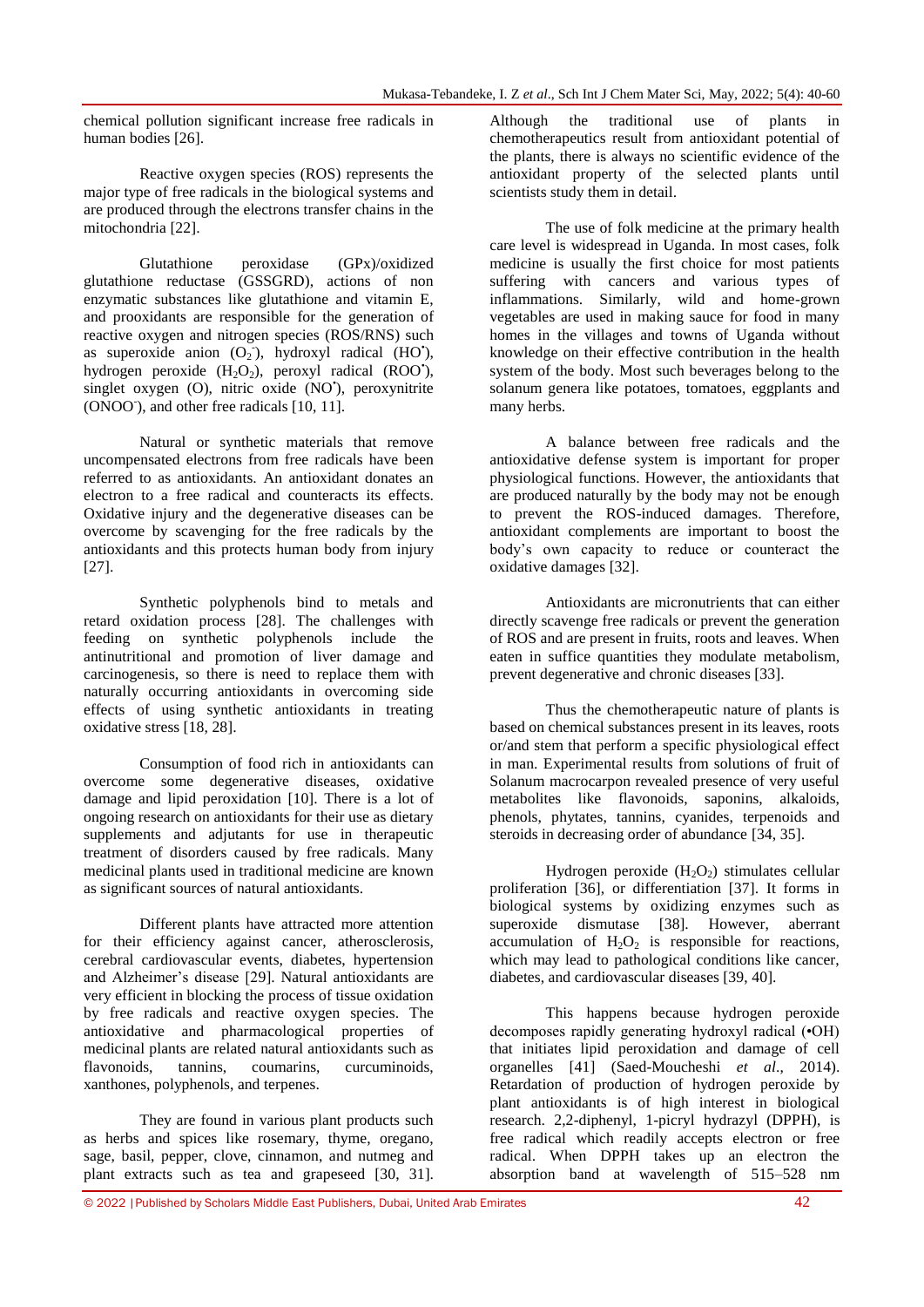disappears. So concentration of DPPH can be followed by observing intensity of peak at wavelength of 517nm [42].

The DPPH was used to evaluate the radical scavenging capacity of plant extracts [43]. The antioxidants are the components of the plants which are capable of enacting the quenching of the stable purplecolored DPPH radical to the yellow-colored DPPH[44]. The ability to transform iron (III) ions in hexacyanoferrate (III) to iron (II) ions acts indicator for antioxidant activity [45].

In the ferric reducing antioxidant power (FRAP) assay, the yellow color test solution changes to green and blue [46, 47].The reaction taking place is:

$$
Fe^{3+} + e \longrightarrow Fe^{2+}
$$

This monitored through measuring color at 700 nm [48]. The FRAP is concentration-dependent [49]

Lipid peroxidation produces lipid hydroperoxides, which may transform to lipid alkoxyl or lipid peroxyl radicals. The radicals derived from fatty acids cause cellular damage and degenerative diseases [50]. Lipid hydro-peroxides are stable at room temperature, but they are decomposed to radicals by heat, UV light or by transition metals [51].

Although *Solanum nigrum* contains toxic solanine, it is also a reservoir of antioxidants having hepatoprotective, anti-tumor, cytostatic, anticonvulsant, anti-ulcerogenic and anti-inflammatory effects [52]. The glycoalkaloid, solanine in *Solanum nigrum* unripe berries make them too toxic [53].

The consumption of *Solanum macrocarpon* fruits may be a hazard because it was found to contain .hydrolysable tannins which in large doses decrease rate of growth in laboratory animals. Incidence of esophageal cancer, was associated with consumption of foods rich in tannins, suggesting that tannins may be carcinogenic [10]. The nutrients in the leaves suggests analgesic, anti-inflammatory properties and an increase in the potential for disease resistance and stress. S. macrocarpon contains solanidine and solasodine which are toxic alkaloids.Leaves treat cholesterol disorders [10]. Vegetables contain carbohydrates and reducing compounds so it is necessary to have a varied diet rich in vegetables. The leaves contain saponins which are important dietary and nutritional reserves and treat infections in the trachea.

*Solanum anguivi* Lam berries contain many pharmacological substances like gallic tannins and alkaloids, sterols and polyterpenes, polyphenols, flavonoids, catechin tannins, quinones, saponins and coumarins [54]. The chemical and nutritional analyses of plants have been studied in many parts of the world

with fruits and vegetables taking the lead [55-59].

In West Africa, the fruits of *Solanum anguivi* are served to nursing mothers, the young, the aged and anemic patients [60]. The roots are used as carminative and cough expectorant, nasal ulcers, asthma, difficult parturition, toothache, cardiac disorder, worm expeller, nervous disorder and fever [61]. The phytochemical properties of *S anguivi* was reported [62, 63] and cholesterol lowering properties of saponin extracted from the fruits of *S. anguivi* has been documented [64]. The phytochemical composition of *S. anguivi* grown in Nigeria was investigated and showed presence compounds which are bioactive secondary metabolites supporting its medicinal values [65]. Traditionally *Solanum anguivi*, Gnagnan treats diarrhea, malaria and prostate diseases.

*S, anguivi* L berries are characterized by bitterness due to presence of various phelolic compounds like polyphenols, flavonoids, tannins [66] and *S. anguivi*.berries were reported to have the highest content in polyphenols compared to some edible plants in Iran and India [67]. Common phenols in plant extracts are flavonoids and phenolic acids [68].

The interest of this study is to quantify and compare content of flavonoids and phenols in leaves of *S.anguivi, S. macrocarpon* and *S. nigrum* extracted in water and also determine antioxidant potential for these vegetables growing in Kigezi since such work does not appear anywhere in literature.

### **MATERIALS AND METHODS**

### **Geographical location of Kabale**

Kabale is located the south western part of Uganda in the Rift valley region near the border with Rwanda.

#### **Sampling**

Leaves were picked from the plants whose photographs are shown below.

The appearance of the selected solanum species in their habitat is shown in Figure 1 below.



**Figure 1a: Appearance of S***. macrocarpon*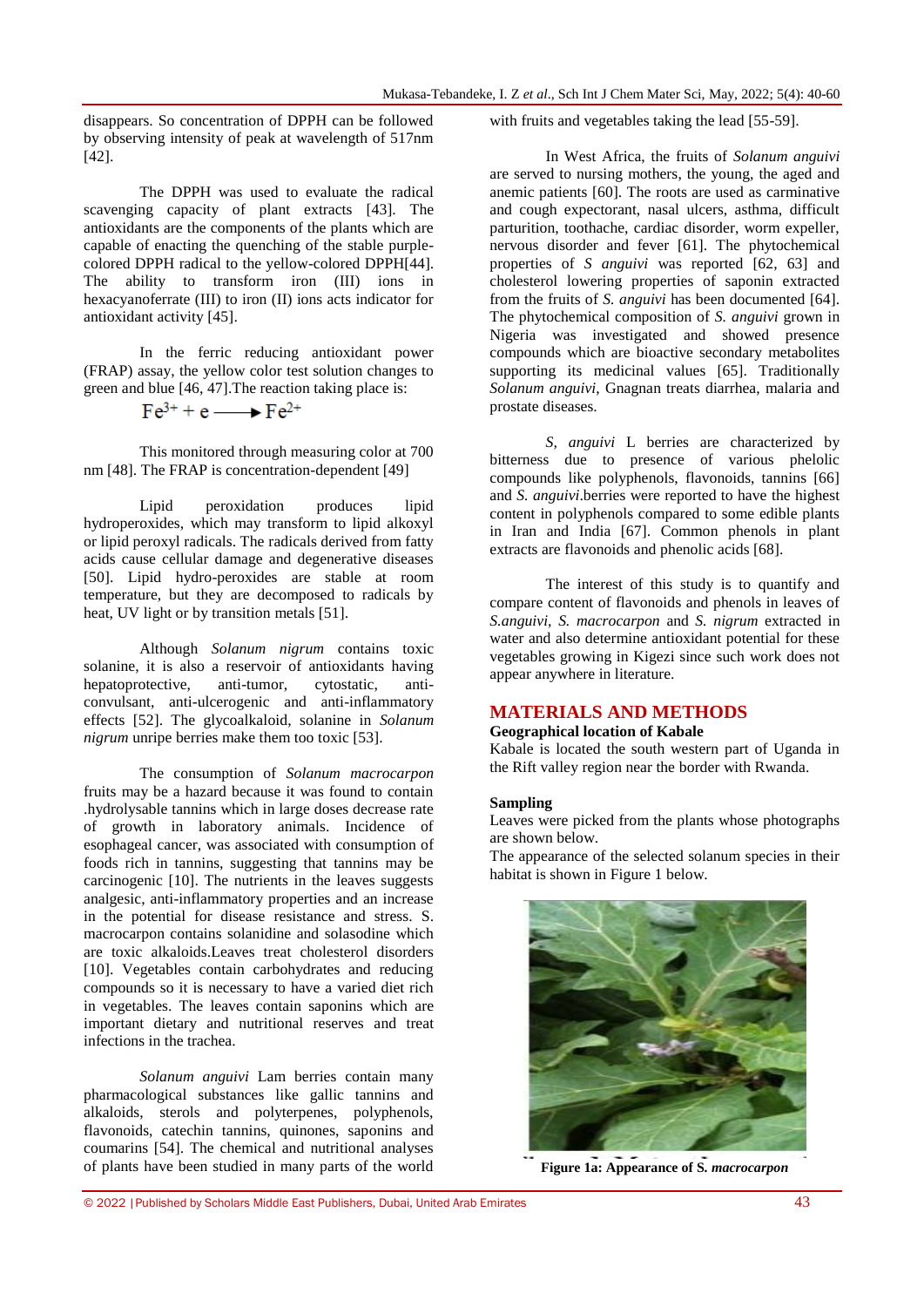

**Figure 1b Appearance of** *S. nigrum*



**Figure 1c: Appearance of** *S. anguivi*

The chemicals used in the present study were ascorbic acid (ASC), 2, 2-diphenyl, 1-picryl hydrazyl (DPPH), sodium nitroprusside, sulphanilic acid, sodium chloride, ferric chloride, disodium hydrogen orthophosphate, potassium dihydrogen phosphate, and Folin-Ciocalteu reagent. All chemicals and solvents used were of AnalaR grade.

# **EXPERIMENTAL**

### **Preparing extracts**

The leaves from the three genera were dried at room temperature separately and coarsely ground before extraction. A known amount of powder (250 g) was extracted at room temperature for 24 h by percolation using water (600 ml, 70/30 v/v). The extract was separated from the residue by filtration through Whatman number 1 filter paper. This procedure was repeated thrice and the resultant extract was concentrated on a rotary evaporator under high vacuum and the residue was then freeze-dried for complete

solvent removal. The final extract was stored at 4 °C in an airtight container for future use.

### **Determining polyphenol content**

The total polyphenol content was determined for individual extracts using the Folin–Ciocalteu method [19].

The final extract (1mL) was mixed with 10% (w/v) Folin–Ciocalteu reagent and left to stand for 5 minutes. 75% sodium carbonate solution (2.0mL) was added and mixture incubated at 50 ◦C for 10 minutes with intermittent agitation. After which the absorbance of the mixture was determined wavelength of 765 nm against pure methanol as blank using ultra violet spectrophotometer. The experiment was repeated thrice. The data obtained was used to calculate mg/g of gallic acid equivalents in milligrams per gram (mg GAE/g) of dry extract.

### **Determining flavonoid content**

The flavonoid contents of individual extracts were measured as per the colorimetric Dowd method [69].

Portion of final extract (1.0 ml) was mixed with 10% aluminium chloride solution (0.2 ml) in methanol together with 1M potassium ethanoate solution (0.2 mL) and distilled water (5.6 mL). Then the mixture was incubated for 30 minutes at room temperature. At end of 30 minutes the absorbance of the mixture was read off from a spectrophotometer at wavelength 415 nm against the blank. The experiment was repeated thrice.

The results were used to compute mg/g of quercetin equivalents in milligrams per gram (mg  $OE/g$ ) of dry extract.

### **DPPH radical scavenging activity**

The radical scavenging activity of the crude extracts was adopted to measure antioxidant activity using the colorimetric DPPH method at wavelength of 517 nm [70, 71].

Portion of final extract (2.0 mL) was added to 0.1mM 2, 2-diphenyl, 1-picryl hydrazyl (DPPH) solution (2.0 mL). The mixture was kept in a dark room for 30 minutes. At end of 30 minutes, the absorbance of the mixture was determined spectrophotometrically at wavelength,  $\lambda_{\text{max}}$  517 nm against an equal amount of DPPH and methanol as a blank. The experiment was repeated thrice.

The percentage of DPPH• scavenging (RSA %) was estimated using the equation:

% scavenging of DPPH • = [ ] <sup>×</sup>100 ………….. 1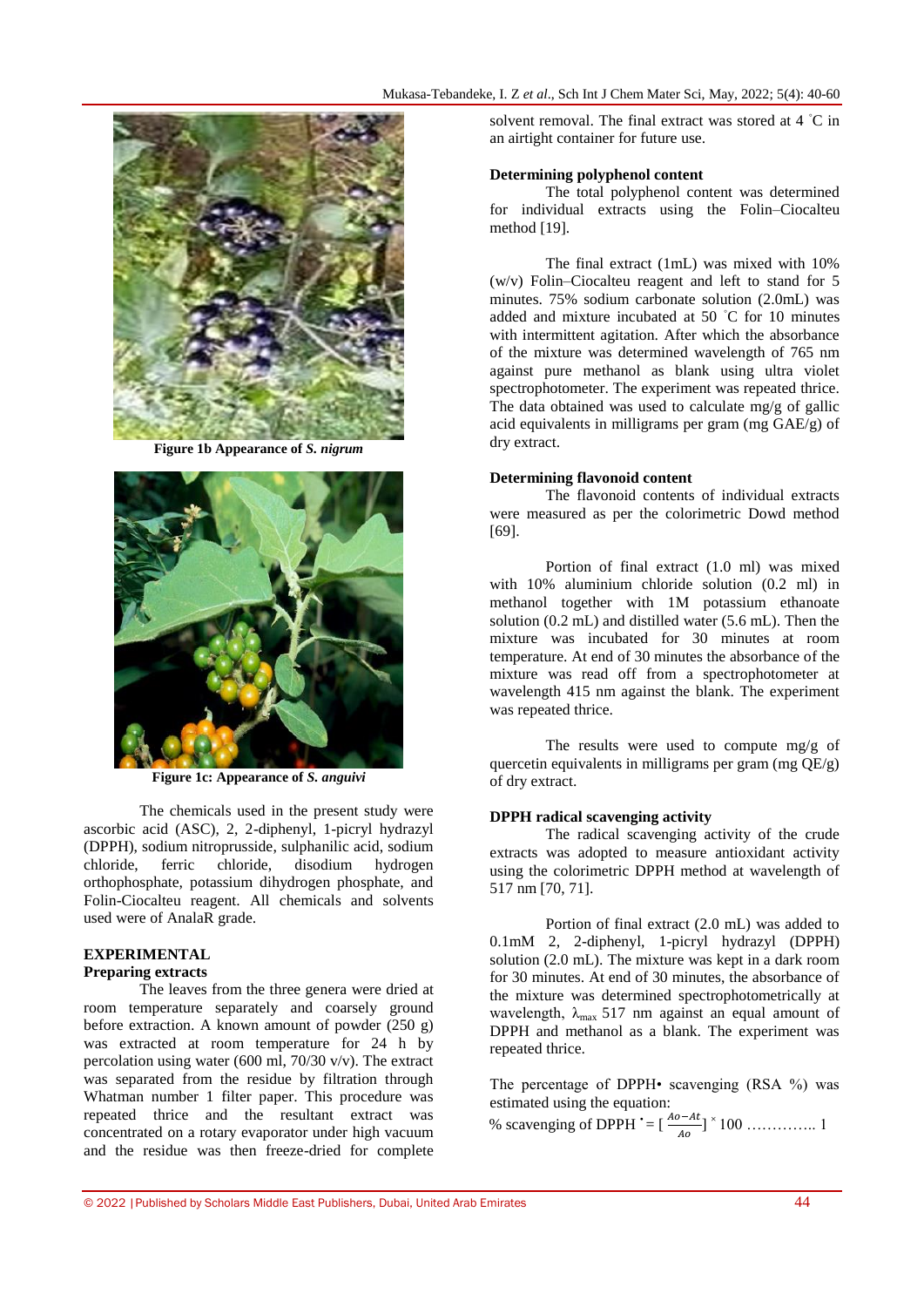Where  $A_0$  = absorbance of the control and At = absorbance of the test extracts.

#### **Hydrogen peroxide scavenging experiment**

The radical scavenging activity of individual extracts was determined using the hydrogen peroxide method [72].

Portion of final extract (2.0 mL) was added to 2mM hydrogen peroxide solution (4.0 mL), solution of phosphate buffer of pH 7.4 (1.0 mL) was added and the mixture was allowed to stand for 10 minutes. At end of 10 minute interval absorbance of mixture was determined spectrophotometrically at maximum wavelength of 230 nm against the phosphate buffer solution as blank.

The percentage scavenging of  $H_2O_2$  was calculated using the equation:

% scavenging of H2O2 = [ ] <sup>×</sup>100 ………….. 2

Where  $A_0$  = absorbance of the control (phosphate buffer with  $H_2O_2$  and  $A_1$  = absorbance of the test extracts.

### **Ferric reducing antioxidant power (FRAP) experiments**

The reducing powers of the individual extracts that reflected their antioxidant activity were determined using the modified  $\text{Fe}^{3+}$  to  $\text{Fe}^{2+}$  reduction assay (Hu *et al*., 2016).

Portion of the final extract (1.0 mL) was added to 0.2M sodium phosphate buffer solution (2.5 mL), followed by  $1\%$  (w/v) potassium hexacyanoferrate (III) solution (2.5 mL). The mixture was placed in a vortex machine for agitation while being incubated at 50 ◦C for 20 minutes. At end of 20 minutes, 10% (w/v) trichloroacetic acid (2.5 mL) was added and the mixture was placed in a centrifuge running at 3000 rpm for 10 minutes. The supernatant solution (2.5 ml) was mixed with deionized water  $(2.5 \text{ mL})$  and 0.1 %  $(w/v)$  iron (III) chloride solution (0.5 mL). Perl's Prussian blue color was measured at maximum wavelength λmax 700 nm against a blank.

#### **Preparing linoleic acid emulsion**

Linoleic acid (0.5608 g), Tween 20 emulsifier (0.5608g) and 0.2M phosphate buffer of pH 7.0 (100 mL) was mixed and homogenized.

### **Preparing iron (III) thiocyanate**

10L ethanol (75%), 0.2 mL ammonium thiocyanate (30% w/v), and  $0.2$  mL iron (II) chloride (2) mM FeC $l_2$  in 3.5 % HCl)

#### **Ferric thiocyanate (FTC) in a linoleic acid system**

The antioxidant activity of selected plant extracts was determined by a linoleic acid system as described as follows.

Portion of the final extract solution (1.0 mL) was dissolved in ethanol (5.0 mL) was mixed with linoleic acid emulsion (5.0 mL). The reaction mixture was incubated in the dark room at 37 °C. for 20 minutes. At end of 20 minute period, to the mixture is added 75% ethanol (10 mL), iron (III) thiocyanate solution (0.4 mL). The resulting mixture is used to determine absorbance at wavelength of 500 nm using a spectrophotometer as compared to blank made of linoleic acid emulsion (5 mL) and phosphate buffer (5 mL).

#### **Phytochemical screening**

Samples were sun-dried, pulverized and passed through a sieve (about 0.5 mm pore size) to obtain a fine dry powder. Aqueous extract of the sample was prepared by soaking 100 g of the powdered samples in 200 ml of distilled water for 24 hours. The extracts were filtered using Whatman filter paper No 42 (125 mm). Chemical tests were carried out on the aqueous extract and on the powdered samples to identify the constituents using standard procedures. Color intensity was used to categorize the presence of each phytochemical substance.

### **Test for Alkaloids**

Crude powder (0.5 g) was defatted with 5% ethyl ether for 15 minutes. The defatted sample was extracted for 20 min with hydrochloric acid (5 mL) on a boiling water bath. The resulting mixture was centrifuged for 10 minutes at 3000 rpm. The filtrate (1) mL) was treated with few drops of Mayer's reagent and another portion (1 mL) was reacted with Dragendroff's reagent and turbidity was observed [73, 74]*.*

### **Test for tannins**

About 0.5 g of the dried powdered samples was boiled in 20 ml of water in a test tube and then filtered. A few drops of 0.1% aqueous iron (III) chloride solution was added and observed for brownish green or a blue-black coloration.

#### **Test for terpenoids**: (Salkowski test):

The extract (5 mL) was mixed with chloroform (2 mL) and concentrated sulfuric acid (3 mL) was added cautiously to form a layer. A reddish brown coloration of the inter face was formed to show positive results for the presence of terpenoids.

### **Test for cardiac glycosides** (Keller-Killani test)

The extract (5 mL) was treated with glacial acetic acid (2 mL) then ferric chloride solution (1 drop) was added. This was followed by concentrated sulfuric acid (1 mL). A brown ring of the interface indicates a deoxysugar characteristic of cardenolides. A violet ring may appear below the brown ring, while in the acetic acid layer, a greenish ring may form just gradually throughout thin layer.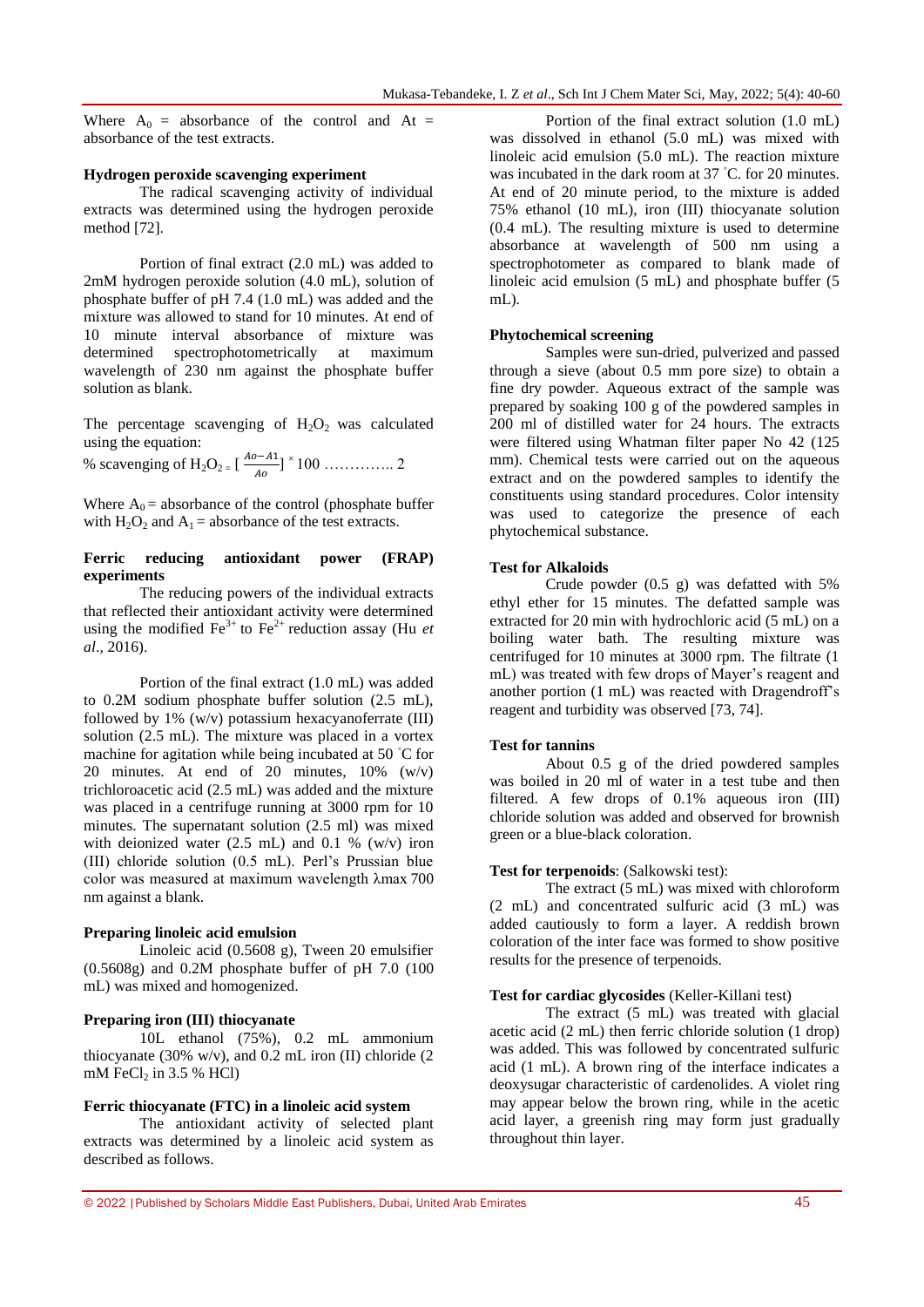### **Test for steroids**

Acetic anhydride (2 mL) was added to ethanolic extract of the sample (0.5 mL) followed by sulfuric acid (2 mL). The color changed from violet to blue or green in some samples indicating the presence of steroids.

### **Test for saponins**

Powdered sample (2 g) was boiled in distilled water (20 mL) in a water bath and filtered. The filtrate (10 mL) was mixed with distilled water (5 mL) and shaken vigorously for a stable persistent froth. The frothing was mixed with olive oil (3 drops) and shaken vigorously, then observed for the formation of emulsion.

### **Test for phytosterol**

The aqueous extract (5 mL) was refluxed with solution of alcoholic potassium hydroxide till complete saponification takes place. The mixture was diluted and extracted with ether. The ether layer was evaporated and the residues were tested for the presence of phytosterol. The residue was dissolved in diluted acetic acid (5 drops ); then added acetic anhydride (2 mL) followed by concentrated sulfuric acid (.4 drops). A bluish green color indicates the presence of phytosterol.

### **Test for Ascorbic acid**:

Iodine (0.5 g) was dissolved in 1% freshly prepared potassium iodide solution (100 mL). Iodine solution (1 drop) was added to 0.1% starch solution (1 mL) and left to stand. Aqueous extract of the sample was added drop by drop until the blue-black color of the starch iodine complex disappears leaving a colorless solution. The colorless solution indicates the presence of ascorbic acid.

**Statistical analysis:** In this study excel version 2016 to design the standards curves and charts.

## **RESULTS AND DISCUSSION**

Wild and home-grown plants have remarkable roles and contributions to animal and human health as they provide food and dietary supplements thereby enhancing food security and health. The knowledge about the nutritional and medicinal values of homegrown and wild vegetables is passed on to generations through folklore and it needs scientific documentation if it is to be of great help to the human race.

Plants contain bioactive chemical substances that produce remarkable physiological and biochemical actions in the human body. These bioactive constituents include alkaloids, tannin, flavonoids, and phenolic compounds. Plant-derived natural products have received considerable attention in recent years due to diverse pharmacological properties including antioxidant and antitumor activity. Natural products/dietary phytochemical have aroused considerable interest in recent years as potential therapeutic agents to counteract free radical mediated diseases [13]. The most important of these bioactive compounds of plants are alkaloids, flavonoids, tannins, and phenolic compounds. Phytochemicals include compounds with various biological properties which allow plants to cope up with environmental challenges including exposure to radiation and toxins [75]. They are bioactive compounds (secondary metabolites) found in plants that work with nutrients and dietary fibers to protect against diseases. Certain phytochemicals are almost structurally identical to compounds isolated from human beings. Most plants with antidiabetic properties have been found to contain secondary metabolites such as glycosides, alkaloids, and flavonoids [1]. It has been shown that many plants exhibit efficient antioxidant properties owing to their phenolic content. Earlier report indicated that phytochemical screening of this species revealed the presence of alkaloids, flavonals, flavones, flavanols, saponins, flavonoids, and steroids [76]. Alkaloids such as soladunalinidine, solasonine, and solamargine have been isolated from leaf of *Solanum* species [77].

Literature on the content of phenols and flavonoids as well as antioxidant activity of several solanum genera are available [10, 16, 18, 78-81] but a comparison with those growing in Uganda is deficient. This study intended to quantify and compare the content of phenols and flavonoids as well as the antioxidant efficiency of aqueous extracts of three solanum genera selected from Kabale in Southwest Uganda.

Experimental results on tests performed to determine the qualitative presence of key natural products and metabolites in aqueous leafy extracts of *S. angiuvi, S. macrocarpon* and *S. nigrum* are presented in Table 1 below.

**Table 1: Qualitative tests on leaf extracts on chemical groups present in the leaves of** *Solanum anguivi; S. macrocarpon* **and** *S. nigrum* **.sampled from Kabale**

| <b>Test</b>                                                    | <i>S.nigrum</i> | S. macrocarpon | S. anguivi |
|----------------------------------------------------------------|-----------------|----------------|------------|
| Mayer's test (alkaloids)                                       |                 |                |            |
| Born-Trager reaction (quinones)                                |                 |                |            |
| Ferric chloride test (tannins)                                 |                 |                |            |
| Ferric chloride test in saturated sodium acetate (Gallic acid) |                 |                |            |
| Shinoda test and magnesium powder(Flavonoids)                  |                 |                |            |
| Test index foam (Saponins)                                     |                 |                |            |
| Raymond reaction Cardenolides)                                 |                 |                |            |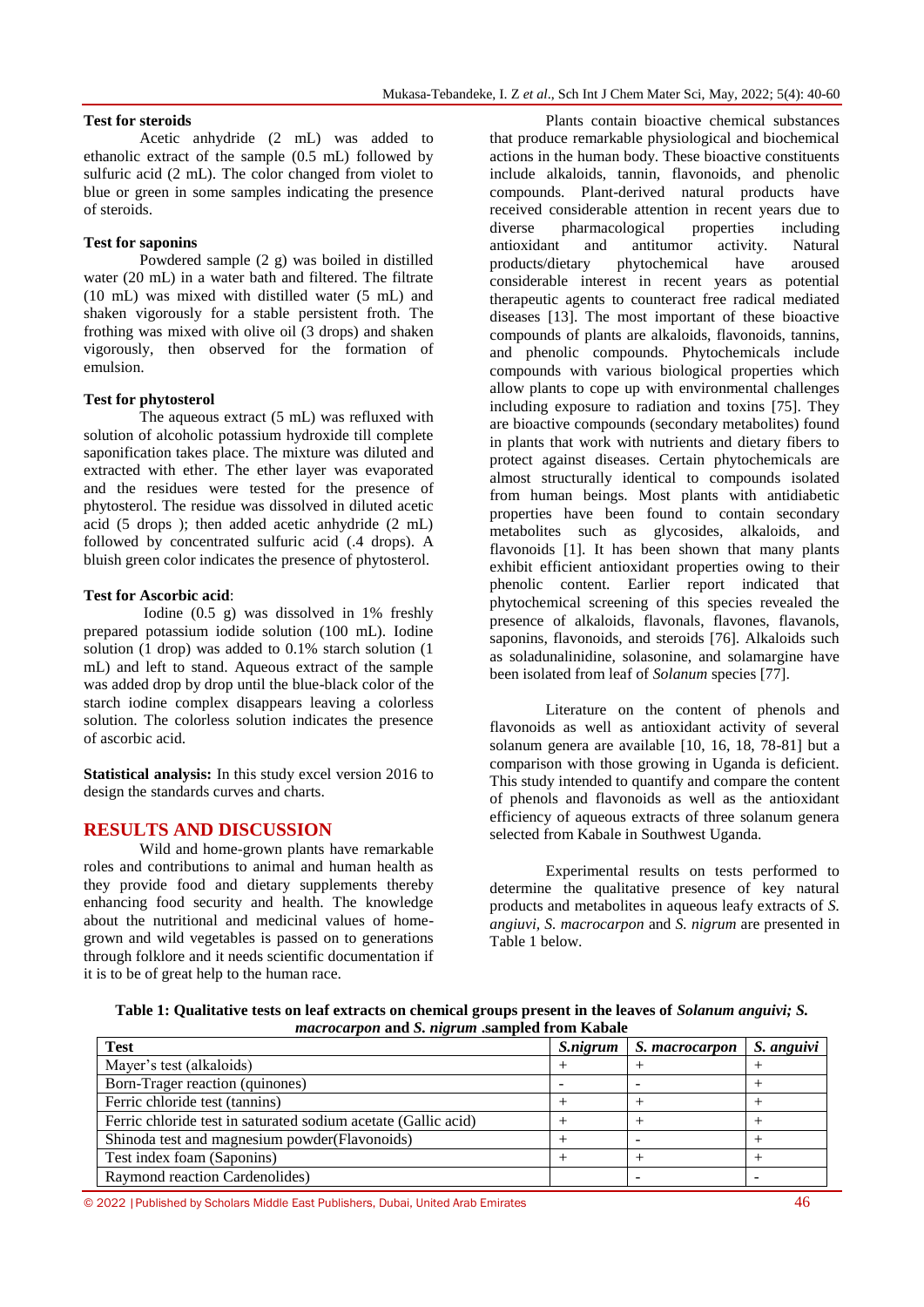Mukasa-Tebandeke, I. Z *et al*., Sch Int J Chem Mater Sci, May, 2022; 5(4): 40-60

| Kedde reaction (Steroids)                                                |  |  |
|--------------------------------------------------------------------------|--|--|
| Ethanoic acid test $+$ ethanoic anhydride and sulfuric acid (Terpenoids) |  |  |
| Picric acid test (Cyanogenic derivatives)                                |  |  |

Results on qualitative analysis of aqueous extract from leaves of *S. anguivi, S. macrocarpon* and *S. nigrum* are shown in Table 1 above. The results indicate all leaves sampled contained flavonoids, polyphenols, alkaloids, saponins and tannins so revealing that phytochemicals normally sought for from food supplements are present. So these leaves have medicinal values as well as providing food contents in form of carbohydrates, mineral salts, proteins and vitamins.

This is in agreement with what was published [82]. Phytochemicals have beneficial effects in a ways like, polyphenols reduce blood pressure while saponins may prevent cancer [83, 84] yet presence of tannins has been associated with causing cancer of the gullet<sup>[34,]</sup> 85] excessive daily consumption of the leaves sampled in this study should be avoided because tannins, solasonine and solamargine are anti-nutritive [86, 87]. The presence of glycosides in the leaves of *S. anguivi, S. macrocarpon* and *S. nigrum* indicated the leaves have anti-inflammatory properties so consumption of the selected leaves can increase the ptotential to resist diseases and oxidative stress [79, 88]. The presence of glycosides in leafy extracts of these plants may treat cholesterol disorders and diabetes I and II [13] when consumed in appropriate quantities. The leaves contain saponins which are useful healthy and nutritional products.

Saponins are glycosides which are essential healing diseases that affect the trachea and lowering cholesterol levels. Presence glycosides, monosaccharides and polysaccharides in leaves imparts antioxidative properties to the leaf extracts of the selected plants. It is necessary to feed on a varied diet of vegetables to harness these benefits. Terpenes are present in leafy extract of *S. anguivi* and *S. nigrum* but were not detected in S. macrocarpon indicated that only when vegetables are eaten or used in combination that synergy can be achieved if treatment of an ailment has to effected. It is not surprising that in traditional medicine several plants are bundled up for therapeutic measures.

Flavonoid content of the aqueous extracts of leaves of *S. anguivi, S. macrocarpon* and *S. nigrum* was determined spectrophotometrically using reaction of flavonoids with chromogenic system  $NaNO<sub>2</sub>-Al$  (III)-NaOH. The mechanism involves the reaction of any aromatic ring bearing a quercetin group. When Al (III) is added followed with NaOH, mixture turned from yellow to red and the absorbance was measured at wavelength of 510 nm [89-91]. The total flavonoid content of the dry leaves was expressed as milligrams of Quercetin equivalents per gram dry mass (mg QE/g) in Table 2. Each leaf extract was analyzed in triplicate [92].

The variation of absorbance of aqueous quercetin of different concentrations was plotted to give Figure 2 shown below.



**Figure 2: Plot of absorbance against concentration quercetin**

As seen in Figure 2 above, there was a linear relation between absorbance and concentration of quercetin.

The line graph obtained is: Absorbance =  $0.0023[Qe] + 0.025$  with R<sup>2</sup> = 0.9913. This was used as standard curve for defeminizing concentration of flavonoids in quercetin equivalents Concentration mg/L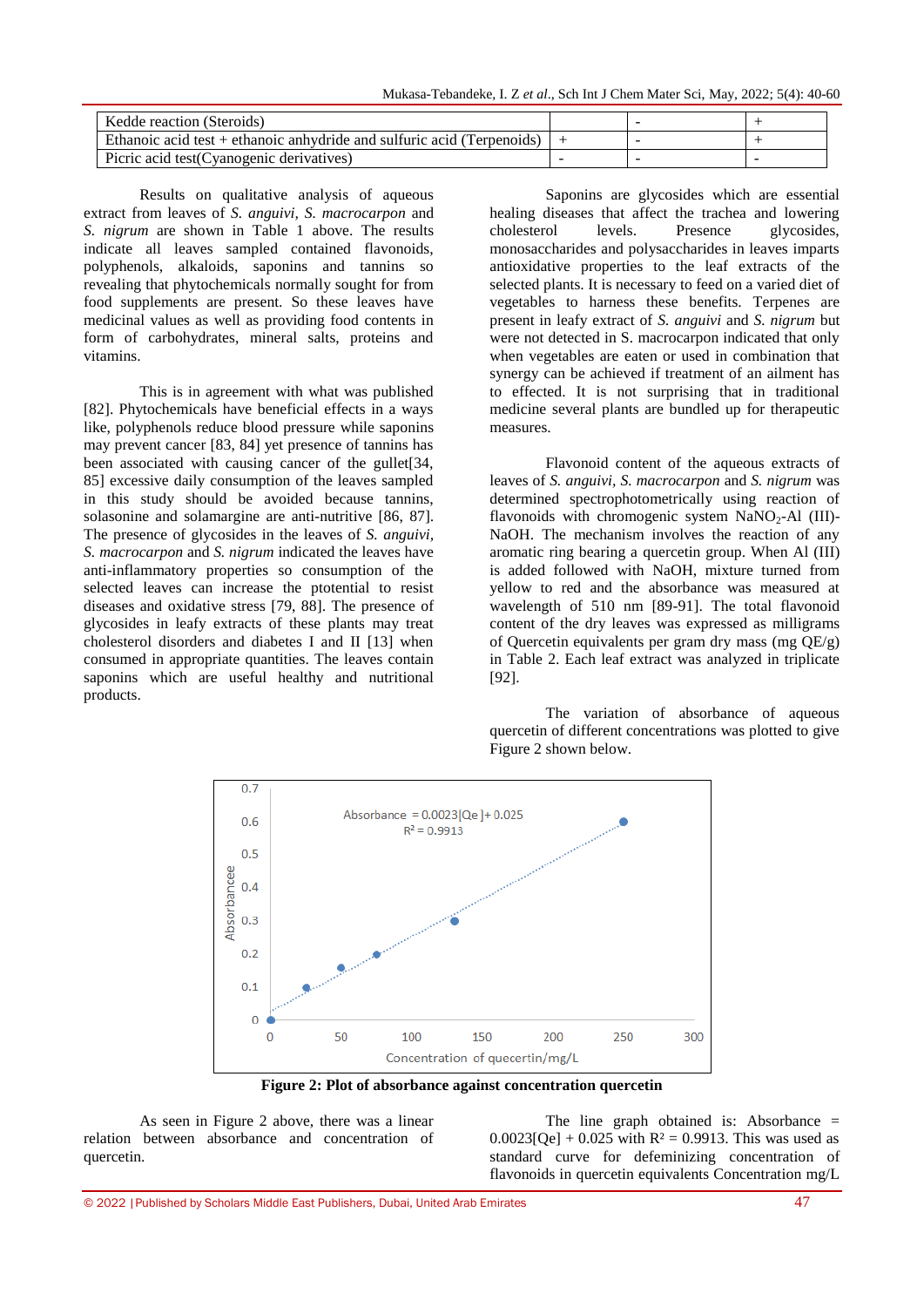of total flavonoids obtained from standard curve of quercetin from line equation, absorbance  $= 0.0023$  [Qe] + 0.025, in Figure 2 by using the absorbance of the analyte under test and reading off the corresponding concentration from the line or calculating using the equation. The concentrations were averaged for each sample and recorded in Table 2

**Table 2: Total flavonoid and polyphenol contents of aqueous extracts of leaves of** *S. anguivi; S. macrocarpon* **and**  *S. nigrum* from Kabale  $(n = 3)$ 

| <b>Plant</b>   | Polyphenols GAE/g/of<br>dry weight | <b>Flavonoids/mg</b><br>QE/g | <b>DPPH</b> scavenging at<br>IC $_{50}$ / $\mu$ g/mL | $H_2O_2$ Scavenging at<br>$IC_{50}/\mu g/mL$ |
|----------------|------------------------------------|------------------------------|------------------------------------------------------|----------------------------------------------|
| Ascorbic acid  |                                    |                              | $3.30 \pm 0.15$                                      | $16.25 \pm 0.25$                             |
| S. anguivi     | $17.50 \pm 0.70$                   | $7.40 \pm 0.30$              | $7.80 \pm 0.25$                                      | $6.90 \pm 0.15$                              |
| S. macrocarpon | $104 \pm 0.45$                     | $35.90 \pm 0.60$             | $45.60 \pm 0.30$                                     | $27.00 \pm 0.35$                             |
| S. nigrum      | $97.85 \pm 0.15$                   | $16.40 \pm 0.40$             | $42.90 \pm 0.20$                                     | $17.90 \pm 0.20$                             |

The total polyphenols in the aqueous leafy extracts was determined using the Folin-Ciocalteu reagent (Singleton *et al*., 1999) whereby the crude extract (100 µL) was mixed with Folin-Ciocalteu reagent (0.2 mL); and deionized distilled water (2 mL) and of  $15\%$   $Na<sub>2</sub>CO<sub>3</sub>$  (1mL) and allowed to stand for two hours. Aliquot of mixture formed was placed in cuvette of spectrophotometer. The absorbance of the mixture was measured at wavelength of 765 nm after standing for two hours at room temperature. Absorbance of solutions of gallic acid of different concentrations were used to plot standard curve shown in Figure 2.

The total concentrations of polyphenols were read from Figure 2 or calculated using the linearized equation using the absorbance of the mixture being analyzed and expressed as mg of gallic acid equivalent (mg GAE/100g) sample because the assay yields concentration of all polyphenols. The experiment were triplicated. Standard curve of absorbance of a different concentrations of standard gallic acid was plotted as shown in Figure 3 / Figure 3: Plot absorbance against concentration of gallic acid standard Figure 3 shows the linear variation of absorbance as concentration of gallic acid increased.

The line graph followed the equation Absorbance =  $0.003[GAE] + 0.02$  and  $R^2 = 0.996$  of gallic acid (0–300 g/mL) and expressed in gallic acid equivalents (GAE) per gram dry extract weight in Table 2. In terms of concentration of polyphenols in the aqueous extracts of leaves sampled from Kabale showed *S. macrocarpon* was best source with  $104.00 \pm$ 0.45 mg GAE /g of dry leaves followed by *S. nigrum* with  $97.85 \pm 0.15$  mg GAE /g and the least concentration was in *S. anguivi* having  $17.50 \pm 0.70$  mg GAE /g.

These results indicated that feeding on leaves of *S. macrocarpon* would give higher polyphenol benefit than the other studied plants. However most Ugandans use *S. nigrum* because of the traditional knowledge passed from generations before. The data showed that the leaves of *S. anguivi, S. macrocarpon* and *S. nigrum* when consumed in sufficiently large quantity would contribute greatly towards meeting

human nutritional requirement for normal growth and adequate protection against diseases caused by presence of free radicals in bodies [93]. Polyphenols are important antioxidants in plant materials. They contribute as terminators of free radicals. Polyphenols donate hydrogen atoms to free radicals. In addition, they possess ideal structural properties for free radical scavenging properties.

Flavonoid content of aqueous extracts of selected leaves of sampled solanum species from Kabale revealed a similar concentrations variation to polyphenols above with *S. macrocarpon* yielding 35.90  $\pm$  0.60 mg QE/g; followed by S. nigrum with 16.40  $\pm$ 0.40 mg QE/g and then S. anguivi with  $7.40 \pm 0.30$  mg QE/g of dry leaves. In terms of dietary contribution, feeding on S. macrocarpon would contributing higher supplements of flavonoids than traditional *S. nigrum* yet consumption of leaves of *S. anguivi* would provide a below average quantity of these nutrients as evidenced by results of this study. Flavonoids include flavanals, flavanols, and flavones and have various chemical and biological properties including radical quenching [94].

The presence of flavonoids in the leaf extracts of all samples studied indicated that consumption of these leaves whether as food or medicine would provide formidable ingredients to combat free radicals once inside the body. It may be necessary to feed on the leaves following a routine to avoid accumulation of anti-nutrients in them [95].

The presence of compounds such as polyphenols and flavonoids in leaf extracts of *S. anguivi, S. macrocarpon* and *S. nigrum* may account for the antioxidant potential and the use of these plants in food and herbal medicines. As phytochemical compositions of the sampled leaves used in this study varied can be used to assert that it would be highly beneficial to use the leaves in combination for synergistic effects, as well as harnessing different nutrients provided by each species.

Abundance, distribution and activities of pharmacologically useful compounds in herbs is affected by geographical location, genetic variations,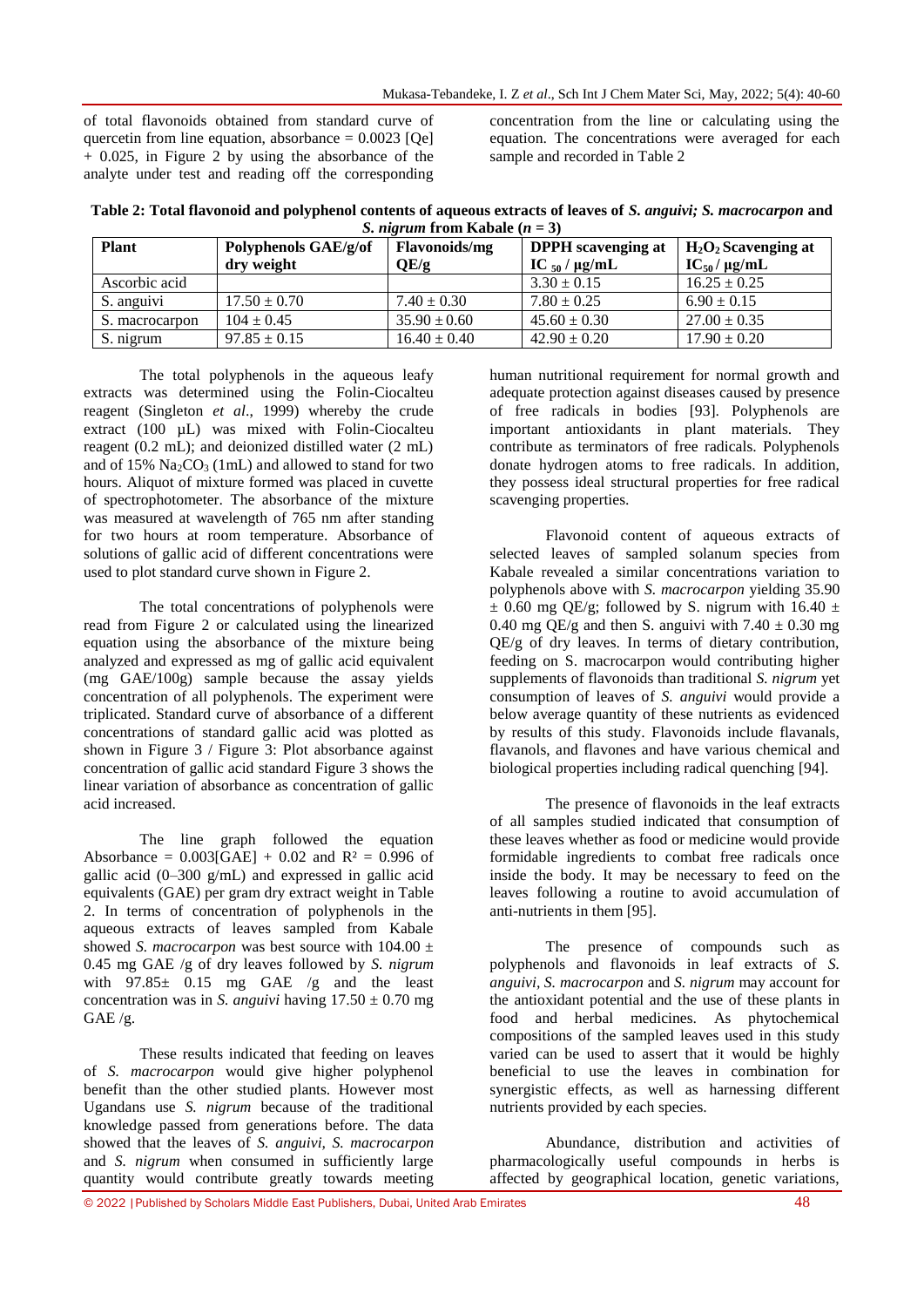environment [96-99]. Flavonoids, saponins and alkaloids exert a wide range of biological effects [100]. Antioxidant, antiproliferative and DNA repair are biological properties of phytochemicals present in plants which allow plants to cope up with environmental challenges including exposure to radiation and toxins [75]. These plant metabolites work with nutrients and dietary fibers to protect against diseases.

The determination of antioxidant capacity uses the diphenylpicrylhydrazyl (DPPH) radical. In this test, the scavenging of DPPH is followed by monitoring the decrease in color intensity at wavelength of 517 nm resulting from reduction by the antioxidant, electrons or coupling with a radical species.

DPPH results test the ability of compounds donating hydrogen or quench free radicals. Thus it can relied on to assess how ingredients in extract can increase safety and value of foods. Solutions of DPPH of different concentrations in methanol were prepared and separate mixed with alliqouts of leafy extracts and allowed to stand. Absorbance, A then was read at wavelength of 517 nm, against the methanol blank to remove the influence of the color of the samples.

The radical-scavenging activity expressed as percentage of inhibition according to the following formula [101]. Inhibition% (mg/mL) =  $\frac{A_{\text{contribution}}}{A_{\text{nontrain}}}$  x 100 Acontrol

The scavenging of DPPH at  $IC_{50}$  was observed highest for *S. macrocarpon* at  $45.60 \pm 0.30$  μg/mL and least for *S. anguivi* at  $7.80 \pm 0.25$   $\mu$ g/mL yet that for *S. nigrum* at  $42.90 \pm 0.20$  ug/mL was also high. These average results indicate that leaves of S. macrocarpon are the best at providing protection against oxidaitive stress followed by *S. nigrum* and leaf extracts of *S. anguivi* are poor. Dietary ingredients like vegetables are consumed with the interest of providing resources for free radical scavenging. Since *S. macrocarpon* and S. *nigrum* provide nearly equal capacity to reduce free radicals, it would be better to recommend their use in foods and herbal medicine where the aim is to help mediate effects of oxidative stress and degeneration caused by it [93, 94].

The scavenging of hydrogen peroxide at  $IC_{50}$ shown in Table 2 ranged from an average as high as 27.00± 0.30 for leaf extracts of *S.macrocarpon* through 17.90  $\pm$  0.20 for *S. nigrum* to as low as 6.90  $\pm$  0.15 for *S. anguivi.* The data suggests that consumption of leaves of *S. anguivi* may not be as instrumental as consuming leaves of *S. macrocarpon* but all leaves can serve the purpose of providing defence against oxidants if consumed in relative proportions to the quantity of capacity to reduce oxidizing agents. So one using *S. macrocarpon* may need less mass of leaves to get a similar performance to one consuming *S. anguivi* 

leaves. The set of results in agreement with what was published by some authors [102] probably because they also used water at room temperature to extract leaves. However, there are discrepancies in some values probably caused by geographical and environmental conditions where the plants were collected from as compared to where the authors in literature collected their samples.

Phytochemicals modulate metabolism preventing oxidative stress and cancers. They are present fruits, leaves and roots of certain herbs, shrubs and trees [33]. Thus the therapeutic values of plants stems from providing curative substances, minerals and vitamins that have specific physiological effects in the human body.

Flavonoids, saponins, alkaloids, phenols, phytates, tannins, cyanides, terpenoids and steroids were important phytochemicals reported to be present in fruits of *S. marcrocarpon* [35] and the aqueous leafy extracts, revealed presence of alkaloids, flavonoids and tannins in the present study. The differences in phytochemical composition in this study from those in literature have been attributed to factors like solvent used, method of extraction, geographical and environmental uniqueness [82, 103, 104] and this has been observed in many studies in different parts of the world [96-99]. Plant nutrients show different health enhancing effects to life processes [100, 105] reported *Solanum melongena* fruits lowered lipid and cholesterol in rats because they contained flavonoids. Similarly, flavonoids and saponins extracted from fruits and leaves have been shown to exhibit antioxidant, antiinflammatory, hypocholesterolaemic and antimicrobial effects [106-111]. Alkaloids impart bitter taste to plant extracts like that from *S. macrocarpon* and other eggplants [110]. The curative effects of alkaloids to high blood pressure, malaria and cancer appear in many studies [109, 112]. *S. melongena* leafy extracts showed analgesic and central nervous system depression effects due to presence of alkaloids [113]

#### *Total Polyphenol Content*

Polyphenols obtained from plant extracts readily undergo reduction-oxidation reactions which enable them to perform antioxidant activities [19]. The hydroxyl groups present on them facilitate free radical scavenging by donating hydrogen. Thus why they are very vital in life processes, especially in relieving free radicals.

Since polyphenols form complexes with the Folin–Ciocalteu reagent whose intensity depends on concentration of polyphenols in each extract, the reaction was adapted and followed colorimetrically by reading absorbance of mixtures of leafy extracts with the reagent. The results were derived from a calibration curve  $y = 9.53x - 0.13$ , with  $R^2 = 0.996$  of gallic acid in a range of concentrations 0–250 µg/mL and expressed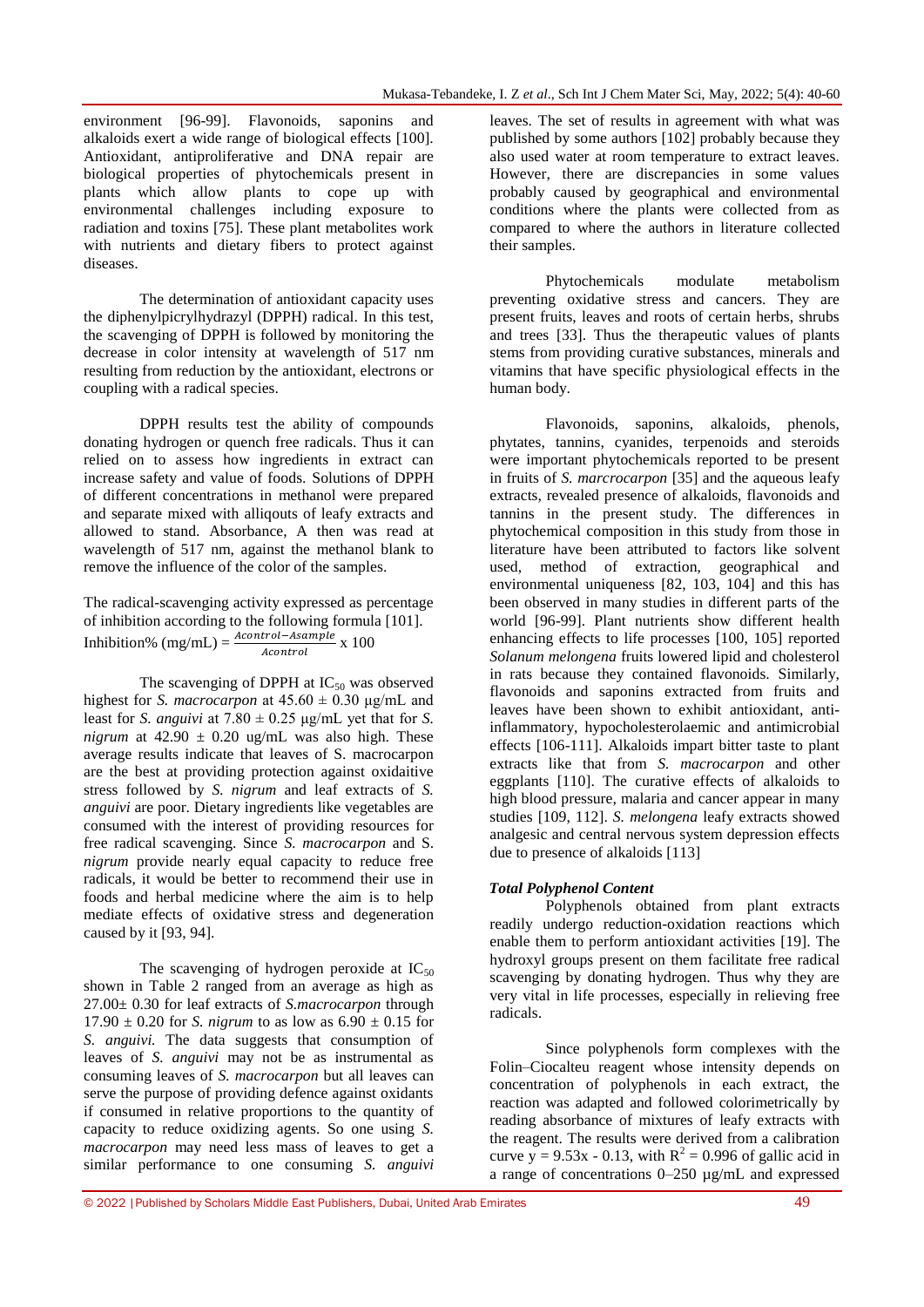in gallic acid equivalents (GAE) per gram dry extract weight in Table 2. The content of polyphenols extracted to water ranged from 104 to 17.50 mgGAE/g representing an approximate five-fold variation. *S. macrocarpon, S. nigrum* and *S. anguivi* had average polyphenol content of  $104 \pm 0.45$ ,  $97.73 \pm 0.15$  and  $17.50 \pm 0.70$  mg GAE/g of dry weight, respectively. Presence of hydroxyl groups on polyphenols readily dissolve in water, hence water is frequently used to extract them. Whereas it was reported that TPC was 0.704 mg GAE/g fresh weight of *S. nigrum* in a water extract [16] we report a value nearly ten times high for each gram of dry leaves. This could have been a result many factor like environmental, seasonal or genetic variations. The values of content of polyphenols obtained in this study for S. macrocarpon are similar to those published [114] and yet polyphenol content of *S. anguivi* adduced in this study are less compared to those in the literature [65]. Variations in TPC in plants are caused by many factors like the duration of extraction, geographical variation and methods of extraction just to mention. So divergence of results from those in literature was expected. *S. macrocarpon* was proved to be the richest source of polyphenols yet *S. anguivi* leaves would supply least.

The need for extraction of polyphenols and flavonoids from plants is important because they possess unique functions, structures and interactions with food components in human bodies. S Many factors may retard solid-liquid extraction such as nature of solvent used, extraction time duration, temperature and particle sizes [115, 116] thus why in this study the powder was extracted for 24 hours to increase amount of active ingredients percolating in the aqueous phase [117].

### *Total Flavonoid Content*

The flavonoid concentration of aqueous extracts from leaves was determined by observing color intensity formed from interaction of leafy extracts with

complex of aluminium chloride in NaOH method. The results were derived from the calibration curve Absorbance =  $0.0023$ [Oe] +  $0.025$  with R<sup>2</sup> = 0.9913 of quercetin in range of concentrations from 0–100 µg/mL) and expressed in quercetin equivalents (QE) per gram dry extract weight (Table 2). The flavonoid content extracted to water ranged from 6.6 to 16.42 mg QE/g of dry leaves, representing an approximate threefold variation. While the smallest amounts of flavonoids were found in *S. nigrum*  $(6.61 \pm 0.40, S$ . *anguivi*. and *S. macrocarpon* contained  $6.97 \pm 0.60$  and  $16.42 \pm 0.30$ mg QE/g respectively) and the results agree with those in literature [114].

Flavonoids are plant metabolites whose antioxidant activity depends on the number and position of free OH groups [14]. It was reported that a TFC of 21.53 mg QE/g dry weight in the methanol extract of *C. tora [15]*, yet that for fresh leaves of *S, nigrum* extracted in water was 0.64 mg catechin equivalents/g [16] and as reported in the literature, genetic diversity; as well as biological, environmental, seasonal and yearto-year variations significantly affect the flavonoid content of vegetables [15].

### *DPPH Radical Scavenging Activity*

The data on DPPH radical scavenging activities of aqueous extracts of solanum genera selected from Kabale are presented in Figure 4. All the extracts had their DPPH radical scavenging efficiency increasing as concentration of extract was increased so radical scavenging capacity was proportion to concentration.

The greatest DPPH radical scavenging activity of with a minimum  $IC_{50}$  value was recorded for *S*.  $macrocarpon$  45.60  $\pm$  0.30  $\mu$ g/mL followed by *S*. *nigrum* 42.90 ± 0.20 µg/mL and *S. anguivi* 7.80 ± 0.20  $\mu$ g/mL. All data were compared with the IC<sub>50</sub> value of standard ascorbic acid as presented in Table 2.



**Figure 4: Comparison of DPPH radical scavenging activity of standard ascorbic acid and three selected solanum genera from Kabale at different concentrations**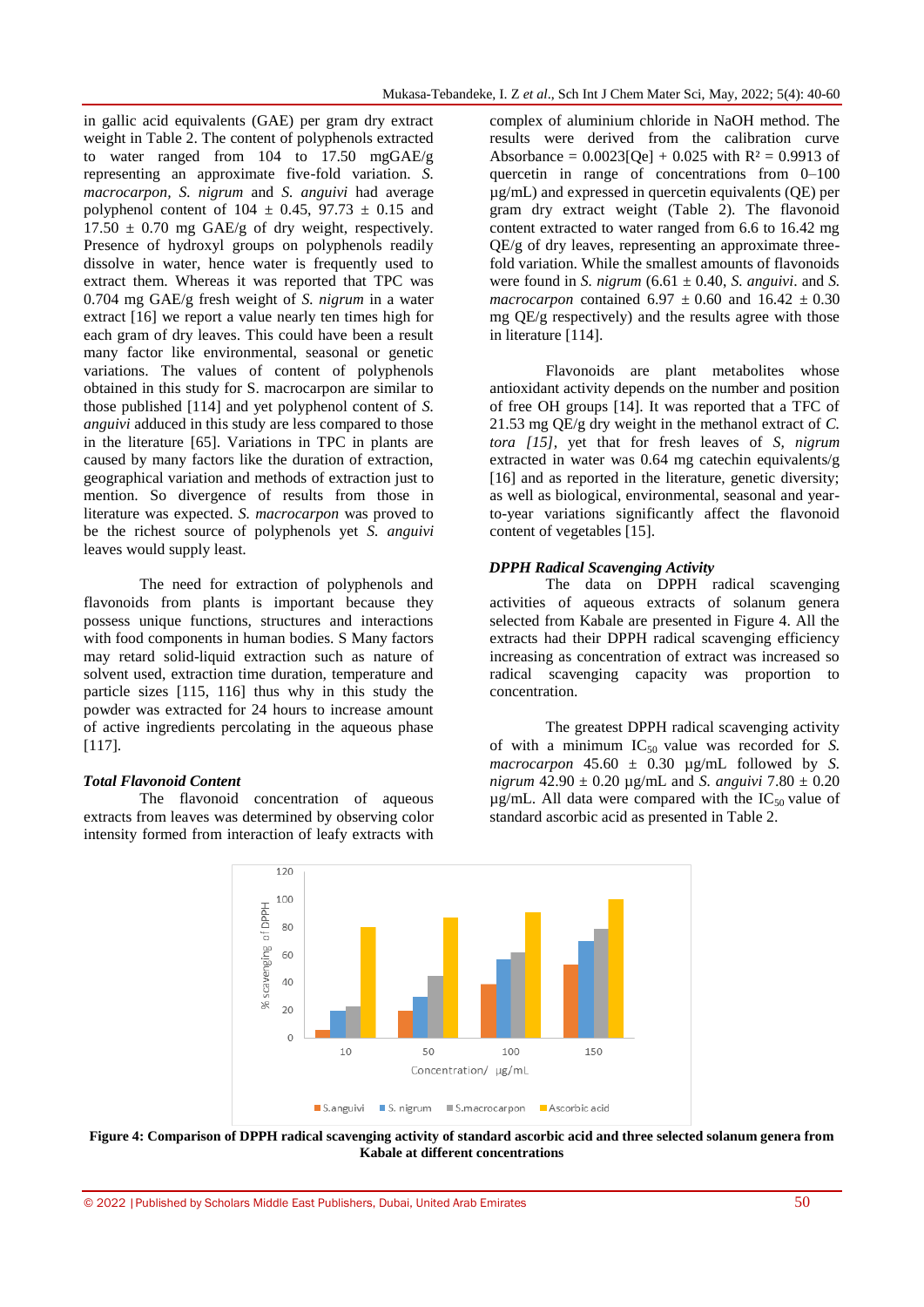From Figure 4 above, it is observed that ascorbic acid removed radicals at highest rate as a standard. Like the standard, all tested leafy extracts showed progressive increase in capability to counteract free radicals as concentration increased and this has been reported as concentration dependence of the reactions [102]. DPPH radical is stable and readily takes up free radicals or electrons [42]. The DPPH radical being colored easily quantifies quenching of radicals by plant extracts [43]. When DPPH takes up electron or free radical it changes color from blue to yellow, this causes the absorption peak at wavelength of 517nm disappears [44]. In this study extracts from leaves of *S. macrocarpon* was superior to *S. nigrum* at removing DPPH radicals and least performance was provided by *S. anguivi* probably due to least total content of polyphenols and flavonoids in the extract of *S. anguivi.* In terms of food supplement or herbal medicine with best radical scavenging properties leaves of *S. macrocarpon* is listed yet in its absence even

leaves of *S. anguivi* would facilitate the diet or medicine being administered but the quantity used must be larger than would be used for *S. macrocarpon* alone.

#### *Hydrogen Peroxide Scavenging Activity*

The capacity of the aqueous leafy extracts of selected solanum genera from Kabale in scavenging hydrogen peroxide was carried out and the data obtained was plotted in Figure 5. They showed lower performance than the reference standard ascorbic acid. The reference standard and the aqueous plant extracts had their capacity to scavenge for radicals from hydrogen peroxide increasing with increasing concentration of the test reagent. The greatest radical scavenging activity with minimum  $IC_{50}$  value was recorded for *S. macrocarpon* at 27.00 ± 0.35µg/mL, followed by *S. nigrum* providing  $17.90 \pm 0.20$  ug/mL and *S.anguivi* showed  $6.90 \pm 0.15 \mu$ g/mL. Thus leaves of *S. macrocarpon* would serve as best antioxidants in herbal medicine, preservative or food.



**Figure 5: Comparison of hydrogen peroxide radical scavenging activity of ascorbic acid and aqueous extracts of dry leaves of solanum genera selected from Kabale at different concentrations**

It can be observed from Figure 5 that hydrogen peroxide scavenging increased as concentration of extracts increased, so consumption of these leaves must be continuous if man has to harness good protection to health from vegetables. Hydrogen peroxide is a powerful oxidizing agent, stimulates cellular proliferation [36], or differentiation [37]. It was reported that hydrogen peroxide is produced in a biological system by oxidizing enzymes such as superoxide dismutase [38]. Its accumulation is known to cause oxidative stress and inflammation reactions, which were related to pathological conditions like cancer, diabetes, and cardiovascular diseases [39, 40]. This happens because hydrogen peroxide readily decomposes generating hydroxyl radicals that initiates lipid peroxidation and damage of cellular organelles [41]. Regulation of hydrogen peroxide generation using aqueous extracts from the selected solanum genera from Kabale in Figure 5 predicts chance for use of the leaves *S. anguivi*, *S. macrocarpon* and *S. nigrum* as medicine or food compliments that can alleviate radicals generated in living systems.

**Ferric Reducing Antioxidant Power** *(FRAP)*

The capacity of leafy extracts of selected plants is shown in Figure 6. Like the radical scavenging activity, all the aqueous extracts from the selected solanum genera from Kabale reduced iron (III) ions in a manner that increased with increase in concentration of the extracts form the dried leaves. The most reducing extract was *S, macrocarpon* followed by that from, *S. nigrum a*nd the least reducing was from *S. anguivi.*  However all extracts tested in this study showed lower degree of reducing power than ascorbic acid that was used as standard. The ability of compounds present in the leafy extracts of solanum genera selected from Kabale and even from other plants in reducing iron (III) ions to iron (II) ions in hexacyanoferrate (III) complex was reported to act as a potential indicator for antioxidant activity [45]. It is on record that in the experiments in which the reducing power of antioxidants on iron (III) ions is determined, the yellow color test solution changes to green and blue depending on the reducing power of extracts or compounds [46, 47]. The presence of reducing agents in the aqueous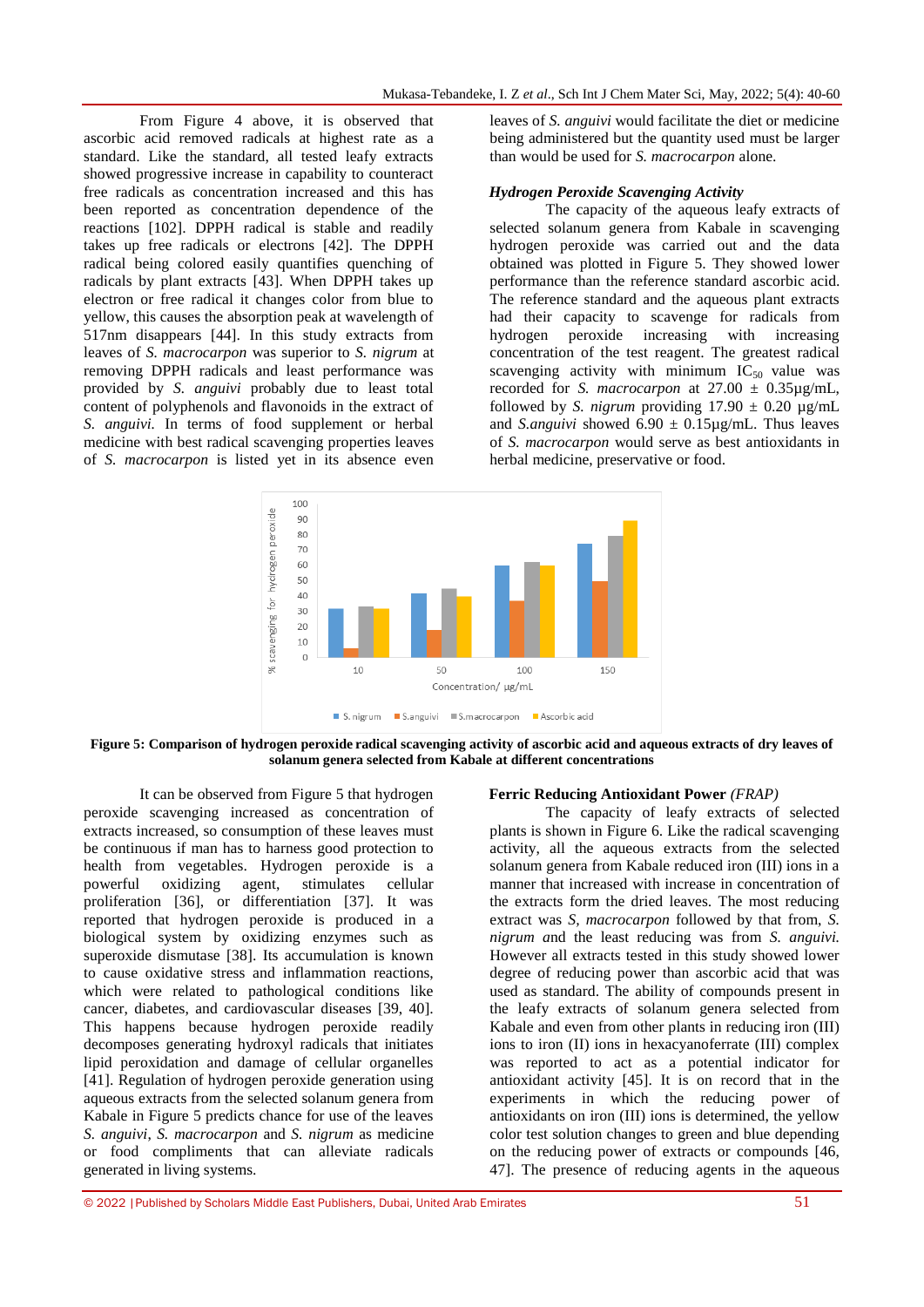wavelength of 700 nm [48].

leafy extracts being studied transformed  $\text{Fe}^{3+}$  to  $\text{Fe}^{2+}$ , which was monitored by measuring absorbance at



**Figure 6: Variation of capacity to reduce Iron (III) ions of selected Solanum genera from Kabale at concentrations ranging from 50 to 200 µg/mL**

From Figure 6 it can be asserted that extracts from leaves of *S. macrocarpon* showed highest reducing action to iron (III) ions in hexacyanoferrate (III) yet leaves of *S. anguivi* exhibited least reducing power. The higher tendency for extracts from leaves of S.macrocarpon in reducing iron (III) ions showed that the extracts contained larger total concentration of polyphenol and flavonoid than the others studied because capacity of natural antioxidants to reduce iron (III) ions is proportional to total concentrations of flavonoids and polyphenols [102]. Thus feeding on leaves of or/and using leaves of *S. macrocarpon* in medicine would serve better to retard transition metals from generating free radicals at pace higher than either *S. nigrum* or *anguivi*

### *The Thiocyanate- Iron (III) Complex in a Linoleic Acid System*

Oxidation of lipids in living systems may cause oxidative damage which leads to stress because it produces lipid hydro-peroxides which can decompose to free radicals. Failure to overcome free radicals can cause damage to cells and induce degenerating diseases [50].

Lipid hydro-peroxides are stable at room temperature, but are decomposed by heat, UV light or by transition metals [51]. The capacity of leafy extracts to act as antioxidants was carried out using the linoleic

acid- thiocyanate system at  $37^{\circ}$ C mixing it with 100 µg/mL of extracted leafy samples. The products oxidize  $Fe<sup>2+</sup>$  to Fe<sup>3+</sup> ions.

On the addition of thiocyanate (SCN-), it gives a thiocyanate- iron (III) complex which shows maximum absorbance at wavelength of 500 nm. The effect of leafy extracts of selected genera from Kabale in retarding oxidation of linoleic acid is presented in Figure 7. The absorbance of the control increased to  $2.00 \pm 0.02$  at 70 h, then decreased. This was due to the formation of products, which retarded peroxide formation. This result can be interpreted as revealing that when antioxidants are present in living systems, the oxidation of lipids is slow, and so the color development from thiocyanate- iron (III) complex was retarded. Of the solanum species studied, minimum absorbance was observed for mixtures containing extracts of leaves of *S. macrocarpon* because there was minimum peroxide formation in observed time intervals yet extracts of *S. anguivi* exhibited maximum absorbance due to its low antioxidant activity. The species with higher polyphenol or flavonoid contents showed lower absorbance due to minimum peroxidation and the vice versa is true *S. anguivi* which contained less total quantity of flavonoids and polyphenols than the rest.



**Figure 7: Capacity of aqueous extracts from leaves of solanum genera selected from Kabale to resist oxidation in the ferric thiocyanate–linoleic acid system at different time intervals at a concentration of 100 µg/mL**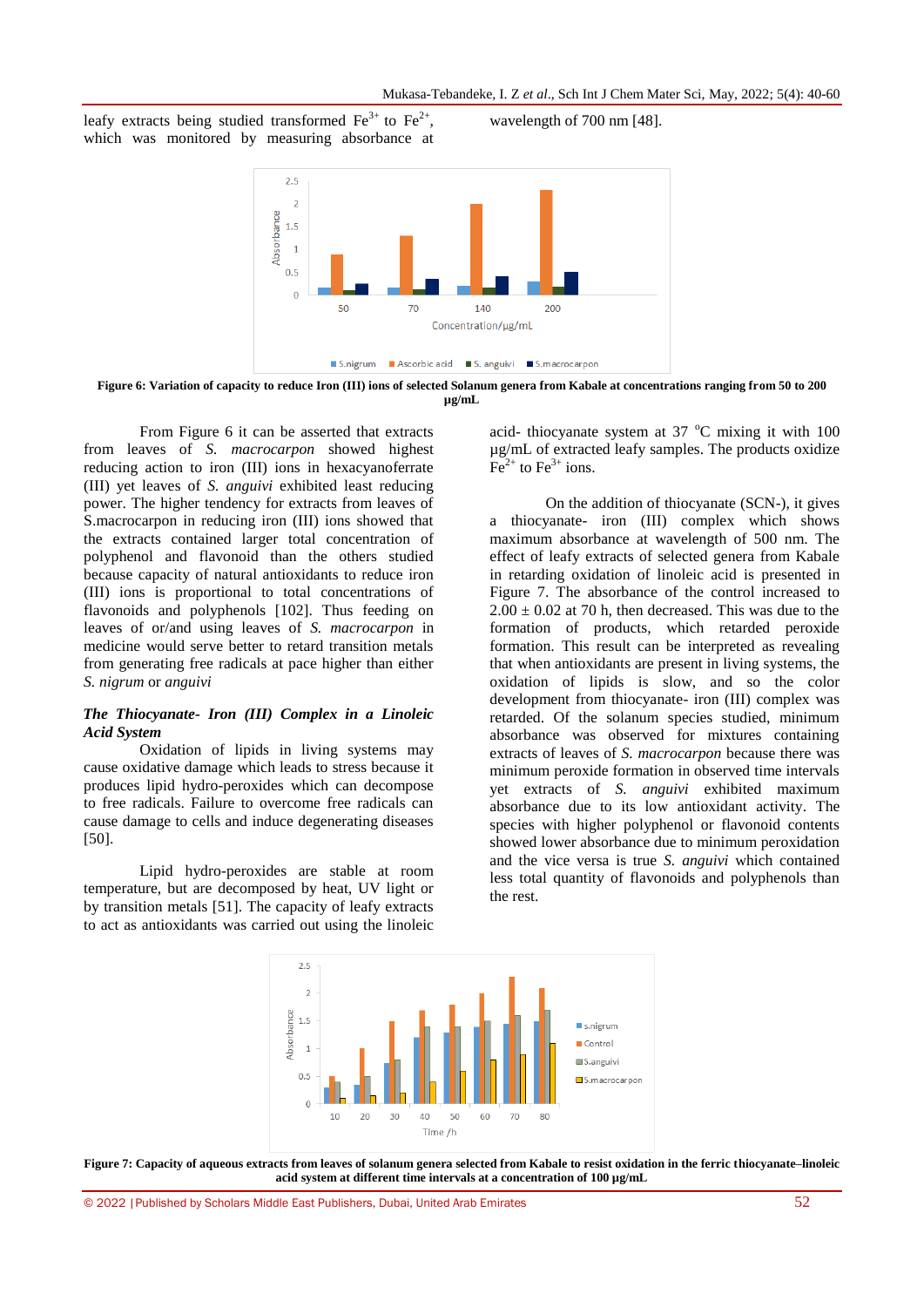From Figure 7 above, it can be observed that the increase in absorbance was slowest for extracts from leaves of *S. macrocarpon* because it contained the highest combined concentrations of polyphenols and flavonoids so it possessed he highest antioxidant concentration and quenched the lipid oxidation best. The increase in absorbance was highest for extracts from leaves of *S. anguivi* indicating that they contained less concentration of antioxidant. Linoleic acid more readily underwent oxidation in presence of extracts from leaves of *S. anguivi* than in presence of leafy extracts of *S. macrocarpon* because leafy extracts from *S. anguivi* offered less protection against oxidation of linoleic acid in the thiocyanate-iron (III) system because it contained less total concentration of flavonoid and polyphenols as compared to *S. macrocarpon*. The results in Figure 7 above reveal that consuming leaves of *S. macrocarpon* provides higher chances of retarding oxidation of lipids than *S.anguivi* and *S. nigrum*. So the greatest reducing antioxidant power was recorded for *S.macrocarpon*, followed by *S. nigrum, and S. anguivi* compared to standard ascorbic acid.

### **CONCLUSIONS**

In this study, phenol and flavonoid content of *S. anguivi, S. macrocarpon* and *S. nigrum* growing in Kabale were determined. The presence of higher concentrations of polyphenols and flavonoids in S. macrocarpon revealed that its leaves would serve as a very rich source of antioxidants needed to increase nutritive values of food or could be used as medicinal supplement. Similarly the powder of dry leaves of *S. anguivi, S. nmacrocarpon* or *S. nigrum* can serve as preservatives food since they are rich in antioxidants. The polyphenol content of dry leaves of: *S. anguivi* was 17.50 $\pm$  0.70; that for *S. macrocarpon* was  $104 \pm 0.45$ and *S. nigrum* was  $97.80 \pm 0.15$  GAE/g yet the flavonoid content was 7.40  $\pm$  0.30, 35.00  $\pm$  0.60 and 16.40 ± 0.40 mg/QE/g for *S. anguivi, S. macrocarpon* and *S. ngrum* respectively. The DPPH scavenging at IC  $_{50}$  were 7.80  $\pm$  0.25 ; 45.60  $\pm$  0.30 and 42.90  $\pm$  0.20 respectively yet hydrogen peroxide scavenging stood at IC  $_{50}$  were 6.89± 0.15; 27.00 ± 0.35 and 17.90 ± 0.20 ug/mL in the respective order for *S. anguivi, S. macrocarpon* and *S. nigrum.* The available data suggests the plants are very good food supplements.

From the adduced results, aqueous extract of leaves of *S. anguivi, S. macrocarpon* and *S, nigrum* possess a powerful antioxidant activity so it may offer good protection against oxidative damage to body cells. It can be suggested that the selected solanum genera could be used as readily available sources of natural antioxidants, which can be used as dietary supplements for reducing the oxidative burden in degenerative diseases such as cancer, inflammation, diabetes, which develop due to oxidative stress in the body. The traditional herbalists and local population may continue

using these plants as reliable sources of antioxidants in sauce, soup or/and herbal medicines.

### **RECOMMENDATIONS**

There is need to perform in vivo and vitro experiments to deduce the efficacy of selected solanum genera on mammals. It will be necessary isolate and identify antioxidant components and study the individual antioxidant potential, which may lead to the inclusion of these compounds in different antioxidant formulations.

### **ACKNOWLEDGEMENT**

We are indebted to Mr Budigi-Ruharara for the support in laboratory work. We also thank the Muslim trust for funding the work.

### **Interest**

We hereby declare there is no conflict of interest in this work. So work can be published on open access basis.

### **REFERENCES**

- 1. Craig W, and Beck L.(1999) Phytochemicals: Health protective effects. Can J Diet Pract Res; 60 (2):78-84.
- 2. Uruquiaga, I. & Leighton, F. (2000). "Plant polyphenol antioxidants and oxidative stress", *Biological research*, 33, 159-165.
- 3. Wargovich, M.I. (2000). Anticancer properties of fruits and vegetables. *Hortscience*; 35, 573- 575.
- 4. Lind, E.M. & Tallantire. A.C. 1975. Some common flowering plants of Uganda. Oxford University Press, Nairobi.
- 5. Sengendo. B.K.A. 1982. Studies in the taxonomy « / Solanum L sect. Oliganthes. B.Sc. Dissertation, Makerere University. Kampala, Uganda
- 6. Bukenya-Ziraba, R. and Bonsu, K.O., (2004) *Solanum macrocarpon* L. In: Grubben, G.J.H. & Denton, O.A. (Editors). PROTA 2: Vegetables/Légumes, [CD-Rom]. PROTA, Wageningen, Netherlands.
- 7. Bukenya, Z.R. and J.F. Carasco (1995) Solanum (Solanaceae) in Uganda Bothalia 25,1: 43-59
- 8. Oboh,G.; M. M. Ekperigin, and M. I. Kazeem, (2005)"Nutritional and haemolytic properties of eggplants (Solanum macrocarpon) leaves," *Journal of Food Composition and Analysis*, vol. 18, no.2-3, pp. 153–160.
- 9. Messiaen, C.M.(1992)*The Tropical Vegetable Garden*, Macmillan Press Limited, London and Basingstoke.
- 10. Komlaga, G.; G. H. Sam, R. A. Dickson, M. L. K. Mensah, and T. C. Fleischer, (2014) ―Pharmacognostic studies and antioxidant properties of the leaves of Solanum macrocarpon," *Journal of Pharmaceutical Sciences and Research*, vol. 6, no. 1, pp. 1–4,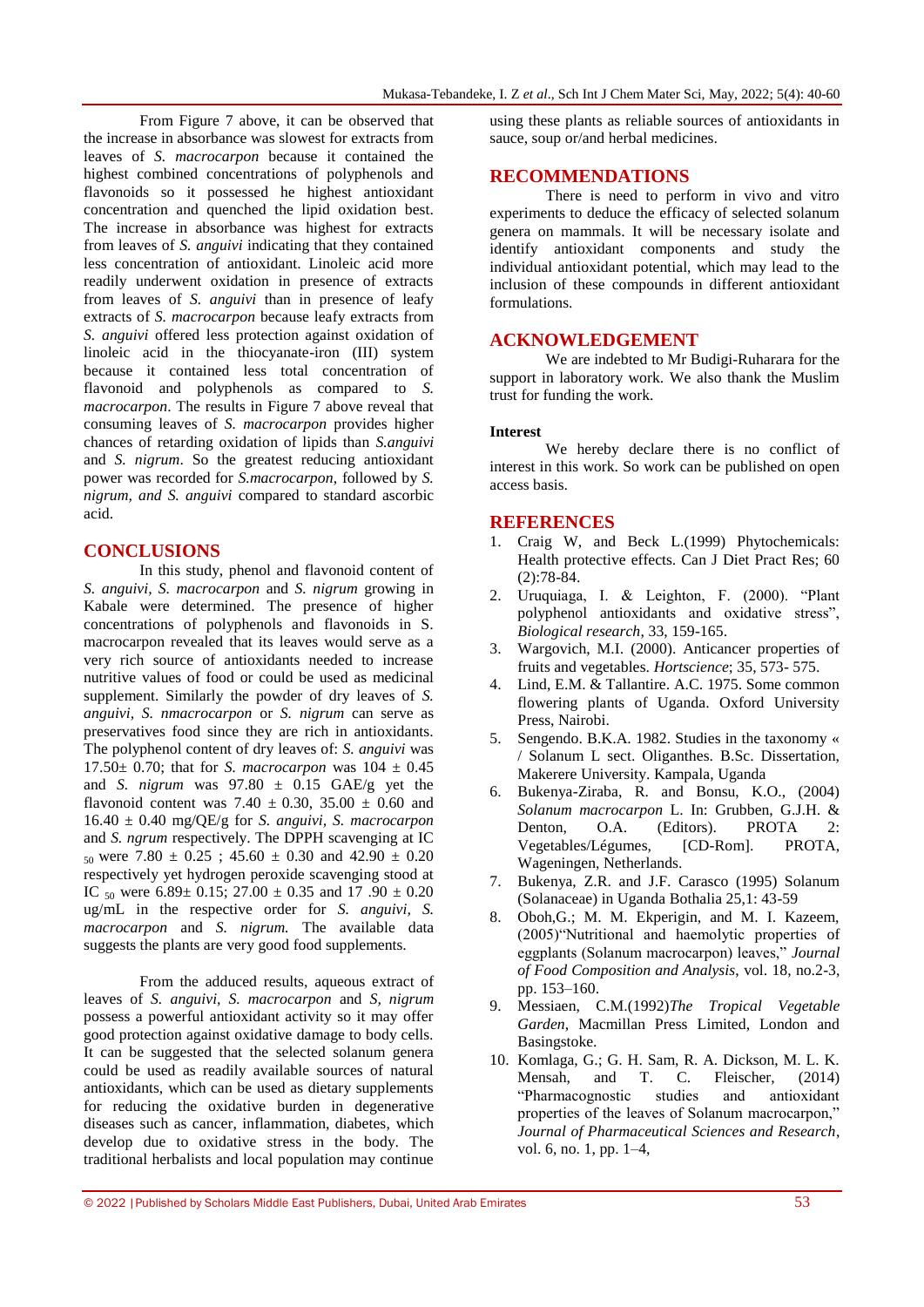- 11. Odetola, A.A; Y. O. Iranloye, and O. Akinloye,(2004) 
"Hypolipidaemic potentials of solanum melongena and solanum gilo on hypercholesterolemic rabbits,‖ *Pakistan Journal Nutrition*, vol. 3, no. 3, pp. 180–187.
- 12. Sanchez-Mata, M.C; W. E. Yokoyama, Y.-J. Hong, and J. (2010) Prohens, "a-Solasonine and asolamargine contents of gboma (*Solanum macrocarpon* L.) and scarlet (*Solanum aethiopicum* L.) eggplants,‖ *Journal of Agricultural and Food Chemistry*, vol. 58, no. 9, pp. 5502–5508..
- 13. Devi S, Singh R. (2016) Antidiabetic activity of methanolic extract of *Nepeta hindostana* herb in streptozotocin induced diabetes in rats. Int J Pharm Pharm Sci; 8(7):330-5.
- 14. Panche, A.N.; Diwan, A.D.; Chandra, S.R.(2016) Flavonoids: An overview. *J. Nutr. Sci. 5*, e47.
- 15. Kumar, V.; Roy, B.K. (2018) Population authentication of the traditional medicinal plant Cassia tora L. based on ISSR markers and FTIR analysis. *Sci. Rep.* , *8*, 10714. [\[CrossRef\]](http://dx.doi.org/10.1038/s41598-018-29114-1)
- 16. Adebooye, O.C.; Vijayalakshmi, R.; Singh, V. (2008) Peroxidase activity, chlorophylls and antioxidant profile of two leaf vegetables (Solanum nigrum L. and Amaranthus cruentus L.) under six pretreatment methods before cooking. *Int. J. Food Sci. Technol. 43*, 173–178.
- 17. Shrestha, P.M.; Dhillion, S.S.(2006) Diversity and traditional knowledge concerning wild food species in a locally managed forest in Nepal. *Agrofor. Syst*, *66*, 55–63.
- 18. Soobrattee, M.A., Neergheen, V.S., Luximon-Ramma, A., Aruoma, O.I. and Bahorun, T. (2005) Phenolics as Potential Antioxidant Therapeutic Agents: Mechanism and Actions. Mutation Research, 579, 200-213. [https://do](https://d/)i.org/10.1016/j.mrfmmm.2005.03.023
- 19. Lee, Y.H.; Choo, C.; Watawana, M.I.; Jayawardena, N.; Waisundara, V.Y.(2015) An appraisal of eighteen commonly consumed edible plants as functional food based on their antioxidant and starch hydrolase inhibitory activities. *J. Sci. Food Agric*, *95*, 2956–2964. [\[CrossRef\]](http://dx.doi.org/10.1002/jsfa.7039)
- 20. Bors, W.; Michel, C. (2002) Chemistry of the antioxidant effect of polyphenols. *Ann. N.Y. Acad. Sci.*, *957*, 57–69
- 21. Burri, S.C.M.; Ekholm, A.; Håkansson, Å.; Tornberg, E.; Rumpunen, K.(2017) Antioxidant capacity and major phenol compounds of horticultural plant materials not usually used. *J. Funct. Foods*, *38*, 119–127.
- 22. Magder, S. (2006) Reactive Oxygen Species: Toxic Molecules or Spark of Life? Critical Care, 10, 208- 216.<https://doi.org/10.1186/cc3992>
- 23. Mitjavila, M.T. and Moreno, J.J. (2012) The effects of polyphenols on oxidative stress and the arachidonic acid cascade. Implications for the prevention/treatment of high prevalence diseases. Biochemical Pharmacology, 84, 1113-1122. <https://doi.org/10.1016/j.bcp.2012.07.017>
- 24. Gupta, V.K. and Sharma, S.K. (2006) Plants as Natural Antioxidants. Natural Product Radiance, 5, 326-334.
- 25. Rahman K. (2007). Studies on Free Radicals, Antioxidants, and Co-Factors Clinical Interventions in Aging 2, 219-236.
- 26. Lobo, V., Patil, A., Phatak, A. and Chandra, N. (2010) Free Radicals, Antioxidants and Functional Foods: Impact on Human Health. Pharmacognosy Reviews, 4, 118-126. [https://doi.org/10.4103/0973-](https://doi.org/10.4103/0973-7847.70902) [7847.70902](https://doi.org/10.4103/0973-7847.70902)
- 27. Halliwell, B. (1995) How to Characterize an Antioxidant: An Update. Biochemical Society Symposia. 61, 73-101. <https://doi.org/10.1042/bss0610073>
- 28. Brewer, M.S. (2011) Natural Antioxidants: Sources, Compounds, Mechanisms of Action, and Potential Applications. Comprehensive Reviews in Food Science and Food Safety, 10, 221-247. <https://doi.org/10.1111/j.1541-4337.2011.00156.x>
- 29. Liu, R.H. (2003) Health Benefits of Fruit and Vegetables Are from Additive and Synergistic Combinations of Phytochemicals. American Journal of Clinical Nutrition, 78, 517S-20S. <https://doi.org/10.1093/ajcn/78.3.517S>
- 30. Fridovich, I. (1999) Fundamental Aspects of Reactive Oxygen Species, or What's the Matter with Oxygen? Annals of the New York Academy of Sciences, 893, 13-18. [https://doi.org/10.1111/j.1749-](https://doi.org/10.1111/j.1749-6632.1999.tb07814.x) [6632.1999.tb07814.x](https://doi.org/10.1111/j.1749-6632.1999.tb07814.x)
- 31. Hinneburg, I., Damien Dorman, H.J. and Hiltunen, R. (2006) Antioxidant Activities of Extract from Selected Culinary Herbs and Spices. Food Chemistry, 97, 122-129. <https://doi.org/10.1016/j.foodchem.2005.03.028>
- 32. Simic, M.G. (1988) Mechanisms of Inhibition of Free-Radical Processes in Mutagenesis and Carcinogenesis. Mutation Research, 202, 377-386. [https://doi.org/10.1016/0027-5107\(88\)90199-6](https://doi.org/10.1016/0027-5107(88)90199-6)
- 33. Tripoli E, Guardia ML, Giammanco S, Majo DD, Giammanco M (2007). Citrus flavonoids: molecular structure, biological activity and nutritional properties - a review. Food Chemistry 104:466-479.
- 34. Dougnon TV, Bankolé HS, Johnson RC, Klotoé JR, Dougnon G, Gbaguidi F, Assogba F, Gbénou J, Sahidou S, Atègbo JM, Rihn BH, Loko F, Boko M, Edorh AP (2012). Phytochemical screening, nutritional and toxicological analyses of leaves and fruits of *Solanum macrocarpon* Linn (Solanaceae) in Cotonou (Benin). Food and Nutrition Sciences 3:1595-1603.
- 35. Sodipo, O.A.; F. I. Abdulrahman, J. C. Akan and J. A. Akinniyi, (2008) "Phytochemical Screening and Elemental Constituents of the Fruit of *Solanum macrocarpum* Linn,‖ *Continental Journal of Applied Sciences*, Vol. 3, pp. 85-94.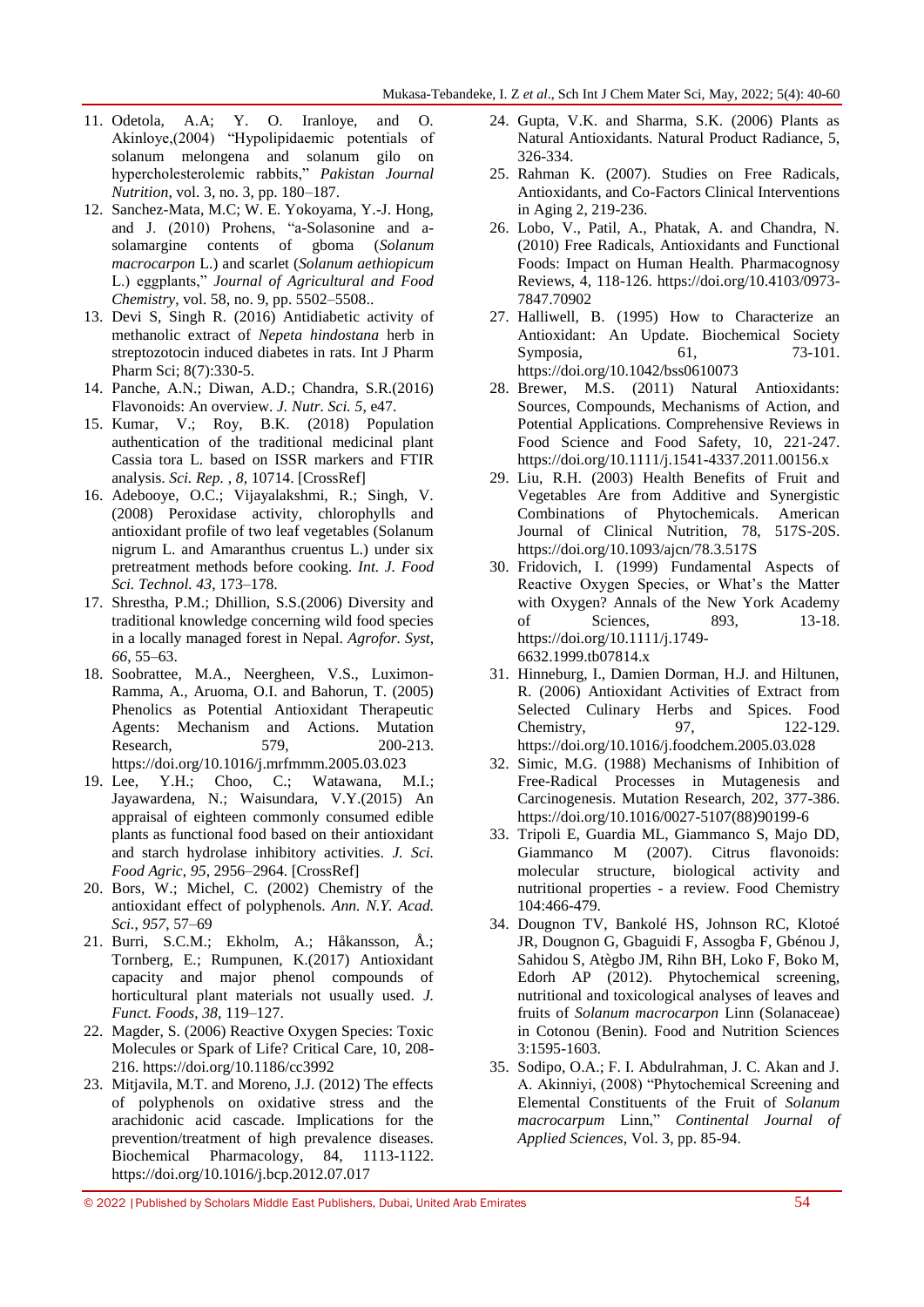- 36. Geiszt, M.; Leto, T.L.(2004) The Nox family of NAD (P) H oxidases: Host defense and beyond. *J. Biol. Chem*, *279*, 51715–51718. [\[CrossRef\]](http://dx.doi.org/10.1074/jbc.R400024200)
- 37. Li, M.O.; Sanjabi, S.; Flavell, R.A. (2006) Transforming growth factor-β controls development, homeostasis, and tolerance of T cells by regulatory T cell-dependent and-independent mechanisms. *Immunity*, *25*, 455–471. [\[CrossRef\]](http://dx.doi.org/10.1016/j.immuni.2006.07.011)
- 38. Buettner, G.R. (2011) Superoxide dismutase in redox biology: The roles of superoxide and hydrogen peroxide. *Anti-Cancer Agents Med. Chem.*, *11*, 341–346.
- 39. Mahmoud, E.A.; Sankaranarayanan, J.; Morachis, J.M.; Kim, G.; Almutairi, A.(2011) Inflammation responsive logic gate nanoparticles for the delivery of proteins. *Bioconjug. Chem*, *22*, 1416–1421. [\[CrossRef\]](http://dx.doi.org/10.1021/bc200141h)
- 40. De Gracia Lux, C.; Joshi-Barr, S.; Nguyen, T.; Mahmoud, E.; Schopf, E.; Fomina, N.; Almutairi, A.. (2012) Biocompatible polymeric nanoparticles degrade and release cargo in response to biologically relevant levels of hydrogen peroxide. *J. Am. Chem. Soc. 134*, 15758–15764. [CrossRef]
- 41. Saed-Moucheshi, A.; Pakniyat, H.; Pirasteh-Anosheh, H.; Azooz, M.M. (2014) Chapter 20— Role of ROS as Signaling Molecules in Plants. In *Oxidative Damage to Plants*; Ahmad, P., Ed.; Academic Press: San Diego, CA, USA; pp. 585– 620.
- 42. Chithiraikumar, S.; Gandhimathi, S.; Neelakantan, M. (2017) Structural characterization, surface characteristics and non-covalent interactions of a heterocyclic Schiff base: Evaluation of antioxidant potential by UV–visible spectroscopy and DFT. *J. Mol. Struct.*, *1137*, 569–580. [\[CrossRef\]](http://dx.doi.org/10.1016/j.molstruc.2017.02.088)
- 43. Dudonné, S.; Vitrac, X.; Coutiere, P.; Woillez, M.; Mérillon, J.-M. (2009) Comparative study of antioxidant properties and total phenolic content of 30 plant extracts of industrial interest using DPPH, ABTS, FRAP, SOD, and ORAC assays. *J. Agric. Food Chem. 57*, 1768–1774. [\[CrossRef\]](http://dx.doi.org/10.1021/jf803011r)
- 44. Chang, L.-W.; Yen, W.-J.; Huang, S.C.; Duh, P.-D. (2002) Antioxidant activity of sesame coat. *Food Chem.78*, 347–354. [\[CrossRef\]](http://dx.doi.org/10.1016/S0308-8146(02)00119-X)
- 45. Meir, S.; Kanner, J.; Akiri, B.; Philosoph-Hadas, S. (1995) Determination and involvement of aqueous reducing compounds in oxidative defense systems of various senescing leaves. *J. Agric. Food Chem*, *43*, 1813–1819. [CrossRef]
- 46. Ferreira, I.C.; Baptista, P.; Vilas-Boas, M.; Barros, L. (2007) Free-radical scavenging capacity and reducing power of wild edible mushrooms from northeast Portugal: Individual cap and stipe activity. *Food Chem. 100*, 1511–1516. [CrossRef]
- 47. Zou, Y.; Lu, Y.; Wei, D.(2004) Antioxidant activity of a flavonoid-rich extract of Hypericum perforatum L. in Vitro. *J. Agric. Food Chem. 52*, 5032–5039. [CrossRef]
- 48. Amarowicz, R.; Pegg, R.; Rahimi-Moghaddam, P.; Barl, B.; Weil, J.(2004) Free-radical scavenging

capacity and antioxidant activity of selected plant species from the Canadian prairies. *Food Chem. 84*, 551–562.

- 49. Benzie, I.F.; Strain, J.J. (1996) The ferric reducing ability of plasma (FRAP) as a measure of "antioxidant power": The FRAP assay. Anal. *Biochem.*, *239*, 70–76.
- 50. Sy, C.; Caris-Veyrat, C.; Dufour, C.; Boutaleb, M.; Borel, P.; Dangles, O. (2013) Inhibition of ironinduced lipid peroxidation by newly identified bacterial carotenoids in model gastric conditions: Comparison with common carotenoids. *Food Funct*, *4*, 698–712. [CrossRef]
- 51. Ayala, A.; Muñoz, M.F.; Argüelles, S.(2014) Lipid peroxidation: Production, metabolism, and signaling mechanisms of malondialdehyde and 4 hydroxy-2-nonenal. *Oxid. Med. Cell Longev*, *2014*, 360438.
- 52. Atanu ,F. O.; U. G. Ebiloma and E. I. Ajayi ( 2011) A review of the pharmacological aspects of *Solanum nigrum* Linn Biotechnology and Molecular Biology Review Vol. 6(1), pp. 001-007, Available online at <http://www.academicjournals.org/BMBR> ISSN 1538-2273
- 53. Cooper M.R. and Johnson, A.W (1984). Poisonous Plants in Britain and other effects on Animals and Man. Ministry of Agriculture, Fisheries Food, 161: 219-220.
- 54. Dan C.G; Kouassi, K.N ; Ban, Kl.; Nemlin GJ. Kouame, PL.(2014) Influence of maturity stage on nutritional and therapeutic potentialities of *Solanum anguivi* L berries (Gnagnan) cultivated in Cote d'Ivoire. International journal of nutrition and food science  $3(2)$ : 1-5 DOI:10.11648/j.ijnfs.s.20140302.11
- 55. Dike, M.C. (2010). "Proximate, Phytochemical and Nutrient composition of some fruits, seeds and leaves of some plant species at Umadike, Ngeria", ARPN. *J. Agric. Biol. Sci.* Vol. 5, 7-16.
- 56. Adeleke, R.O. & Abiodun, A.O. (2010). "Chemical composition of Three Traditional Vegetables in Nigeria‖, *Pakistan Journal of Nutrition*., (9), 858- 860.
- 57. Asaolu, S.S., Adefemi, O.S., Oyakilome, I.G., Ajibola, K.E. & Asaolu, M.F. (2012). "Proximate and Mineral Composition of Nigerian Leafy Vegetables‖, *Journal of Food Research*.,1(3), 214- 218.
- 58. Oyeyemi S.D.; Ayeni, M.J.; Adebiyi A.O.; Ademiluyi, B.O.; Tedela, P.O. and Osuji I.B. (2015) Nutritional Quality and Phytochemical Studies of *Solanum anguivi* (Lam.) Fruits Journal of Natural Sciences Research, 5(4). [www.iiste.org](http://www.iiste.org/) ISSN 2224-3186 (Paper) ISSN 2225-0921 (Online).
- 59. Oyeyemi, S.D. & Tedela, P.O (2014). "Nutritional quality and phytochemical properties of *Anchomones difformis leaves (Blume) Engl", Ind. J. Sci. and Tech.* 2(4), 66-77.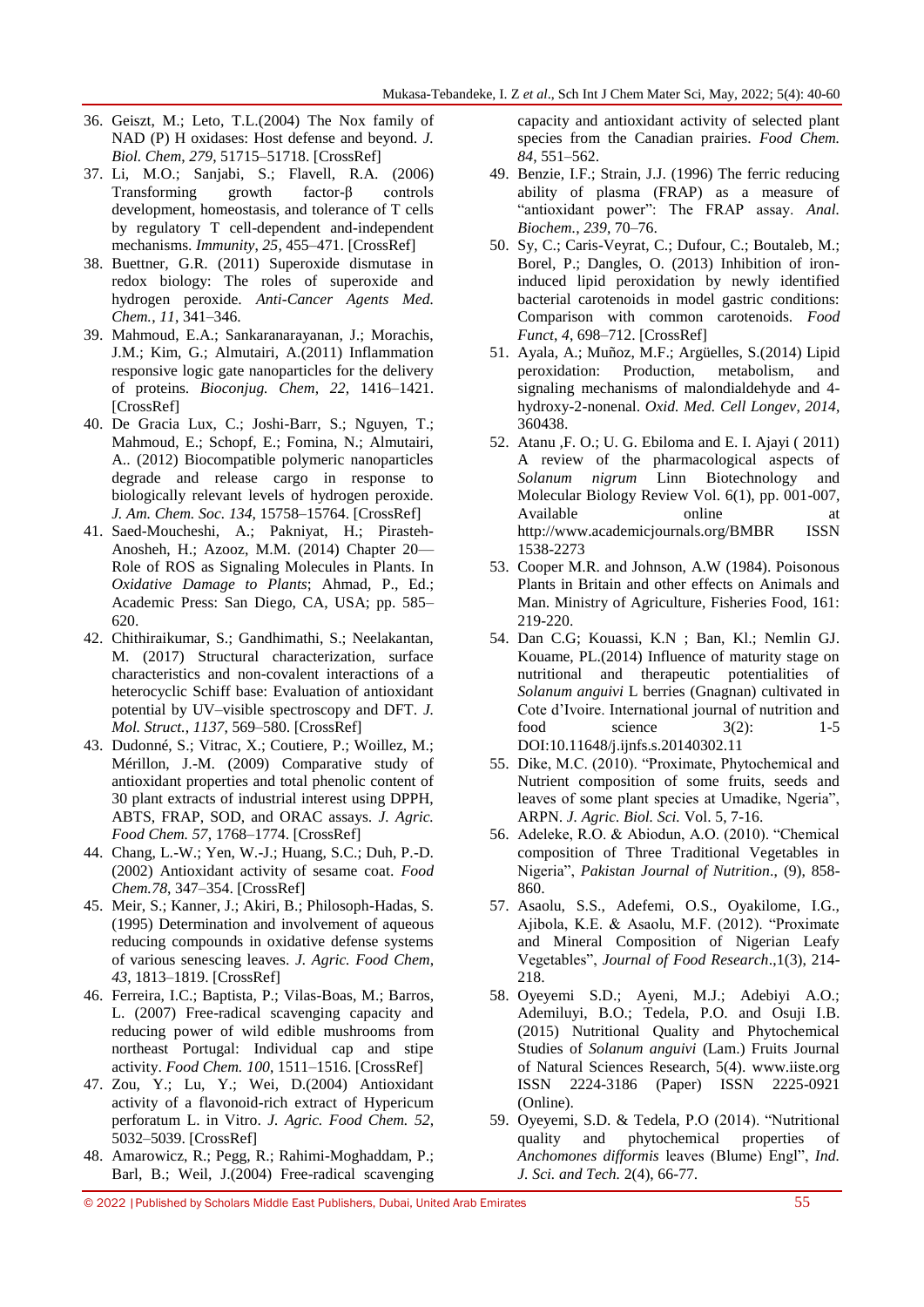- 60. Elekofehinti, O.O., Adanlawo, I.G., Saliu, J. A. & Sodehinde, S.A. (2012). "Saponins from *Solanum anguivi* fruits exhibit hypolipidermic potential in *Rattus novergicus Der"*, Pharmacia Lett; 4(3), 811-814.
- 61. Johnson, M.; Wesely, E.G.; Selvan, N.; Chalini, K.; (2010): Comparative phytochemical and isoperoxidase studies on leaf and leaves derived callus of Solanum anguivi L . J. Chem. Pharm. Res. 2(4) 899-906.Joshi V., Verma T., Shetty P. R.(2009) Antioxidant potential of *Bauhinia purpurea* Linn. Leaves. *International Journal of Pharmaceutical Research*;1:51–55. [\[Google](https://scholar.google.com/scholar_lookup?journal=International+Journal+of+Pharmaceutical+Research&title=Antioxidant+potential+of+Bauhinia+purpurea+Linn.+Leaves&author=V.+Joshi&author=T.+Verma&author=P.+R.+Shetty&volume=1&publication_year=2009&pages=51-55&)  [Scholar\]](https://scholar.google.com/scholar_lookup?journal=International+Journal+of+Pharmaceutical+Research&title=Antioxidant+potential+of+Bauhinia+purpurea+Linn.+Leaves&author=V.+Joshi&author=T.+Verma&author=P.+R.+Shetty&volume=1&publication_year=2009&pages=51-55&)
- 62. Ravi, V., Saleem, S.M., Maiti, P.P., Gauthaman, K. & Kamamurthy, J. (2009). "Phytochemical and Pharmacological evaluation of *Solanum nigrum* L", *African Journal of Pharmacy and Pharmacology*, 3(9), 455-457.
- 63. Santhi, K. & Nadanakunjidam, S. (2011). ―Pharmacognostical studies on *Solanum nigrum* L., *AD*"*. Plant Sci.*, 24(1), 339-341.
- 64. Manach, C.; Scalbert, A., Morand, C.; Remesy, C,; and Jimenez L. (2004) Polyphenols: Food sources and bioavailability. American journal of clinical nutrition: 79, 727-747
- 65. Adanlawo, I.G. & Akanji, M.A. (2008). "Effect of saponin extract from *Solanum anguivi* Lam. fruits on serum cholesterol concentration of albino rats", *Rece Pig. Med. Pla*., 9(19), 1-7.
- 66. Taha M., Banat F., Rababah A., Ereifej K. and Wade Y. (2010). Optimization of Extraction Conditions of Total Phenolics, Antioxidant Activities,and Anthocyanin of Oregano, Thyme,
- 67. Yen, G.-C.; Chuang, D.-Y. (2000) Antioxidant properties of water extracts from Cassia tora L. in relation to the degree of roasting. *J. Agric. Food Chem. 48*, 2760–2765. [\[CrossRef\]](http://dx.doi.org/10.1021/jf991010q) [\[PubMed\]](http://www.ncbi.nlm.nih.gov/pubmed/10898619)
- 68. Losada-Barreiro, S.; Bravo-Díaz, C. (2017) Free radicals and polyphenols: The redox chemistry of neurodegenerative diseases. *Eur. J. Med. Chem. 133*, 379–402.
- 69. Harborne J.B.(1973), *Phytochemical methods*, (London: Chapman and Hall, Ltd) 49-188
- 70. Trease G.E. and Evans W.C.,(1989) *Pharmacognsy*  (Brailliar Tiridel Canada: Macmillian publishers) 11th edn., 290
- 71. Huffman MA. (2003) Animal self-medication and ethno-medicine: Exploration and exploitation of the medicinal properties of plants. Proc Nutr Soc ;62(2):371-81
- 72. Amir M and Kumar S. (2004) Possible industrial application of genus solanum in twenty first century - A review. J Sci Ind Res.63:116-24.
- 73. Juneja D, Shrivastava PN, Guha MK, Saxena RC.(2007) Preliminary phytochemical screening of some folklore medicinal plants for their antiinflammatory activity. Pharmacogn Mag 2007;3:11.
- 74. Kadhim MJ, Kaizal AF, Hameed IH. (2017) Medicinal plants used for treatment of rheumatoid arthritis: A review. *International Journal of Pharmaceutical and Clinical Research*. 8(11).
- 75. Hameed I.H,; Cotos, R.M.C, and Hadi M.Y. (2017) A Review: *Solanum nigrum* L. Antimicrobial, Antioxidant properties, Hepato-protective effects and Analysis of Bioactive Natural Compounds *Research J. Pharm. and Tech 2017; 10(11): 4063- 4068.* DOI: 10.5958/0974-360X.2017.00737.5
- 76. Jasim H, Hussein AO, Hameed IH, Kareem MA.(2015) Characterization of alkaloid constitution and evaluation of antimicrobial activity of *Solanum nigrum* using gas chromatography mass spectrometry (GC-MS). *Journal of Pharmacognosy and Phytotherapy*. 7(4): 56-72.
- 77. Kadhim WA, Kadhim, M.J., Hameed, I.H. (2017) Antibacterial Activity of Several Plant Extracts Against *Proteus Species*. *International Journal of Pharmaceutical and Clinical Research*. 8(11).
- 78. Prasath G. S, Prakash, Srinivasan P.T., Subramanian S (2016): Studies on the phytochemical screening and free radical scavenging potentials of *Solanum nigrum* leaves extract *Asian J Pharm Clin Res, Vol 9, Issue 6, 316-321* DOI: <http://dx.doi.org/10.22159/ajpcr.2016.v9i6.14506>
- 79. Richelle, M., I. Tavazz and E. Offord, (2001). Comparison of the anti-oxidant activity of commonly consumed polyhenolic beverages (coftee, cocoa and tea) prepared per cup serving. J. Agri. Food Chem., 49: 3438-3442.
- 80. Sharp, G.J., (1997). The final word on Nutrition: phytochemicals, RDA and other Nutrients. http:/ defaut / HSF/Miscellianeus//HSF Head. Htm.
- 81. Mbegbu E.C, Ezechukwu C.S, Ejere V.C., Nnamonu E, I. and Ugwu G. C. (2019) Phytochemistry, acute toxicity and blood profile of albino rats treated with fruit extract of *Solanum macrocarpon* J. Pharmacognosy Phytother. Vol. 11(2), pp. 43-51, July-September DOI: 10.5897/JPP2019.0543 Article Number: E3F451161796
- 82. Assogba-Komlan F. and P. Anihouvi, "Pratiques Cul- turales et Teneur en Eléments (2007) Anti Nutritionnels (Nitrates et Pesticides) du *Solanum macrocarpum* au Sud du Bénin,‖ *African Journal of Food, Agriculture, Nutrition and Development*, Vol. 7, No. 4, pp. 1-21.
- 83. Sanchez-Mata, M.C; W. E. Yokoyama, Y.-J. Hong, and J. (2010) Prohens, "a-Solasonine and asolamargine contents of gboma (*Solanum macrocarpon* L.) and scarlet (*Solanum aethiopicum* L.) eggplants,‖ *Journal of Agricultural and Food Chemistry*, vol. 58, no. 9, pp. 5502–5508..
- 84. Kariuki AC, Njoroge GN (2011). Ethnobotanical and antimicrobial studies of some plants used in Kibwezi (Kenya) for management of lower respiratory tract infections. African Journal of

<sup>© 2022</sup> |Published by Scholars Middle East Publishers, Dubai, United Arab Emirates 56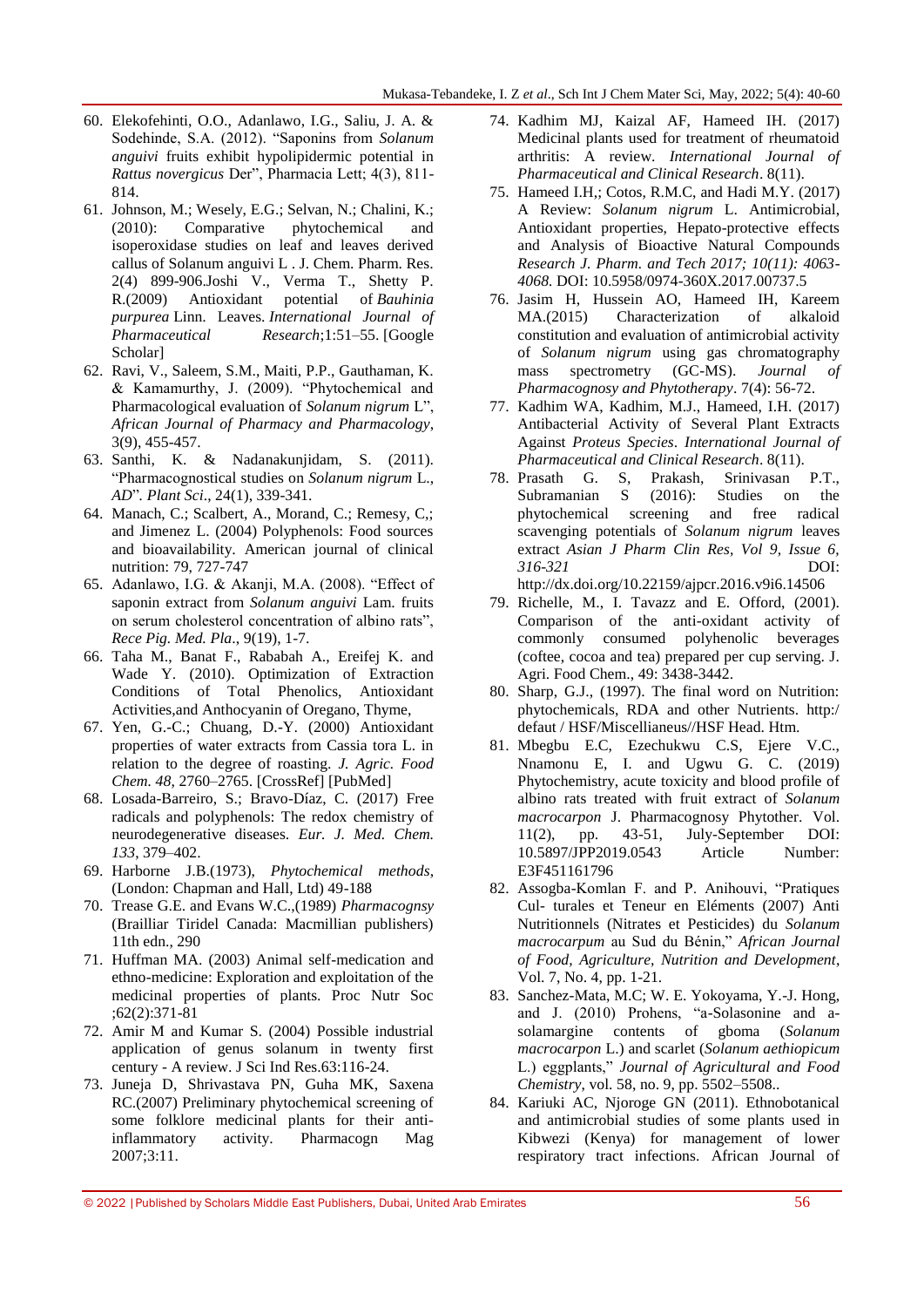Traditional, Complementary and Alternative Medicines 8(2):144-149.

- 85. Zhu, H., Wang, Y., Liu, Y., Xia, Y., Tang, T., (2010). Analysis of flavonoids in Portulaca oleracea L. by UV –Vis spectrophotometry with comparative study on different extraction technologies. Food Analytical Methods 3, 90 –97.
- 86. Magalhães, L.M., Almeida, M.I.G.S., Barreiros, L., Reis, S., Segundo, M.A.,( 2012). Automatic aluminum chloride method for routine estimation of total flavonoids in red wines and teas. Food Analytical Methods 5, 530 –539.
- 87. Pękal, A., Pyrzynska, K., (2014). Evaluation of aluminium complexation reaction for flavonoid content assay. Food Analytical Methods 7, 1776 – 1782.
- 88. Atanassova, M., Georgieva, S. and Ivancheva, K., (2011). Total phenolic and total flavonoid contents, antioxidant capacity and biological contaminants in medicinal herbs. *Journal of the University of Chemical Technology & Metallurgy*, *46*(1).
- 89. Kale MA, Bindu SM, Khadkikar P. (2015) Role of antioxidants and nutrition in oxidative stress: A review. Int J Appl Pharm;7(1):1-4.
- 90. Ruba AA, Mohan VR. (2016) *In vitro* antioxidant potential of whole plant of *Andrographis echioides*  (L.) nees (Acanthaceae). Int J Pharm Pharm Sci ;8(6):70-5.
- 91. Akwaowo, E.U., B.A. Ndon and E.U. Etuk, (2000). Minerals and antinutrients in fluted pupkin (*Telfairia occidentialis Hook. F.*). J. food Chem., 70: 235-240.
- 92. Borokini TI, Ayodele AE (2012). Phytochemical screening of Tacca leontopetaloides (L.) Kuntze collected from four geographical locations in Nigeria. International Journal of Modern Botany 2(4):97- 102
- 93. Aberoumand, A and; Deokule, S.S. (2009): Studies of nutritional values of some wild edible plants from Iran and India Pak. J. Nutri. 8: 26-31.
- 94. Ubani CS, Oje OA, Ihekogwo FNP, Eze EA, Okafor CL (2012). Effect of varying soil minerals and phytochemical parameters on antibacterial susceptibility of Mitracarpus villosus ethanol extracts using samples from south east and southsouthern regions of Nigeria. Global Advanced Research Journal of Microbiology 1(7):120-125.
- 95. Ullah N, Khurram M, Amin MU, Khan TA, Khayyam SU, Khan FA, Najeeb U, Ullah S (2012). Impact of geographical locations on Menthaspicata antibacterial activities. Journal of Medicinal Plants Research 6(7):1201-1206
- 96. Sandhar HK, Kumar B, Prasher S, Tiwari P, Salhan M, Sharma P (2011). A review of phytochemistry and pharmacology of flavonoids. InternationalePharmaceuticaSciencia 1(1):25-41.
- 97. Jawad Kadhim, N.; Al-Rekaby L.S.; Redha, A.A. and Chappell, J. (2019): Chemical composition and antioxidant capacity of eggplant parts during vegetative and flowering stage Journal of Physics:

Conf. Series 1294 (2019) 092013IOP Publishing doi:10.1088/1742-6596/1294/9/092013

- 98. Aryal , S, Kumar BM , Danekhu K, Kunwar P., Gurung R. and Koirala N (2019)Total Phenolic Content, Flavonoid Content and Antioxidant Potential of Wild Vegetables from Western Nepal *Plants* 2019, *8*, 96; doi:10.3390/plants8040096 www.mdpi.com/journal/plants
- 99. Tatiya AU, Tapadiya GG, Kotecha S, Surana SJ (2011). Effect of solvents on total phenolics, antioxidant and antimicrobial properties of Bridelia retusa stem bark. Indian Journal of Natural Products and Resources 2(4):442-447.
- 100.Dent M, Dragovic-Uzelać V, Penić M, Brnčić M, Bosiljkov T, Levaj B (2013). The effect of extraction solvents, temperature and time on the composition and mass fraction of polyphenols in Dalmatian wild sage (Salvia officinalis L.) extracts. Food Technology and Biotechnology 51(1):84-91.
- 101.Sudheesh S, Presannakumar G, Vijayakumar S, Vijayalashmi NR (1997). Hypolipidemic effect of flavonoids from Solanum melongena, Plant foods for Human Nutrition 51:321-330.
- 102.Vinson JA, Hao Y, Su X, Zubik L (1998). Phenol antioxidant quantity and quality in foods: vegetable. Journal of Agricultural and Food Chemistry 48:3630-3634.
- 103.Francis G, Kerem Z, Makkar HPS, Becker K (2002). The biological action of saponins in animal systems: a review. British Journal of Nutrition 88:587-605
- 104.Cushnie TPT, Lamb AJ (2005). Antimicrobial activity of flavonoids. International Journal of Antimicrobial Agents 26(5):343-356
- 105.Soetan KO, Oyekunle MA, Aiyelaagbe OO, Fafunso MA (2006). Evaluation of the antimicrobial activity of saponins extract of Sorghum bicolor L. Moench. African Journal of Biotechnology 5(23):2405-2407
- 106.Chinedu SN, Olasumbo AC, Eboji OK, Emiloju OC, Arinola OK, Dania DI (2011). Proximate and phytochemical analyses of Solanum aethiopicum L. and Solanum macrocarpon L. fruits.Research Journal of Chemical Sciences 1(3):63-71.
- 107.Mir MA, Sawhney SS, Jassal MMS (2013).Qualitative and quantitative analysis of phytochemicals of Taraxacum officinale. Wudpecker Journal of Pharmacy and Pharmacology 2(1):1-5.
- 108.Roberts MF, Wink M (1998). Alkaloids: biochemistry, ecology and medicinal applications. Plenum Press, New York.
- 109.Vohora SB, Kumar I, Khan MS (1984). Effect of alkaloids of Solanummelongena on the central nervous system.Journal of Ethnopharmacology 11(3):331-336.
- 110.Olusola B. Adewale, A. Onasanya, Adewale O. Fadaka, H. Iwere, Scholastica O. Anadozie, Olukemi A. Osukoya, I. I. Olayide (2014) *In vitro*  antioxidant effect of aqueous extract of *Solanum*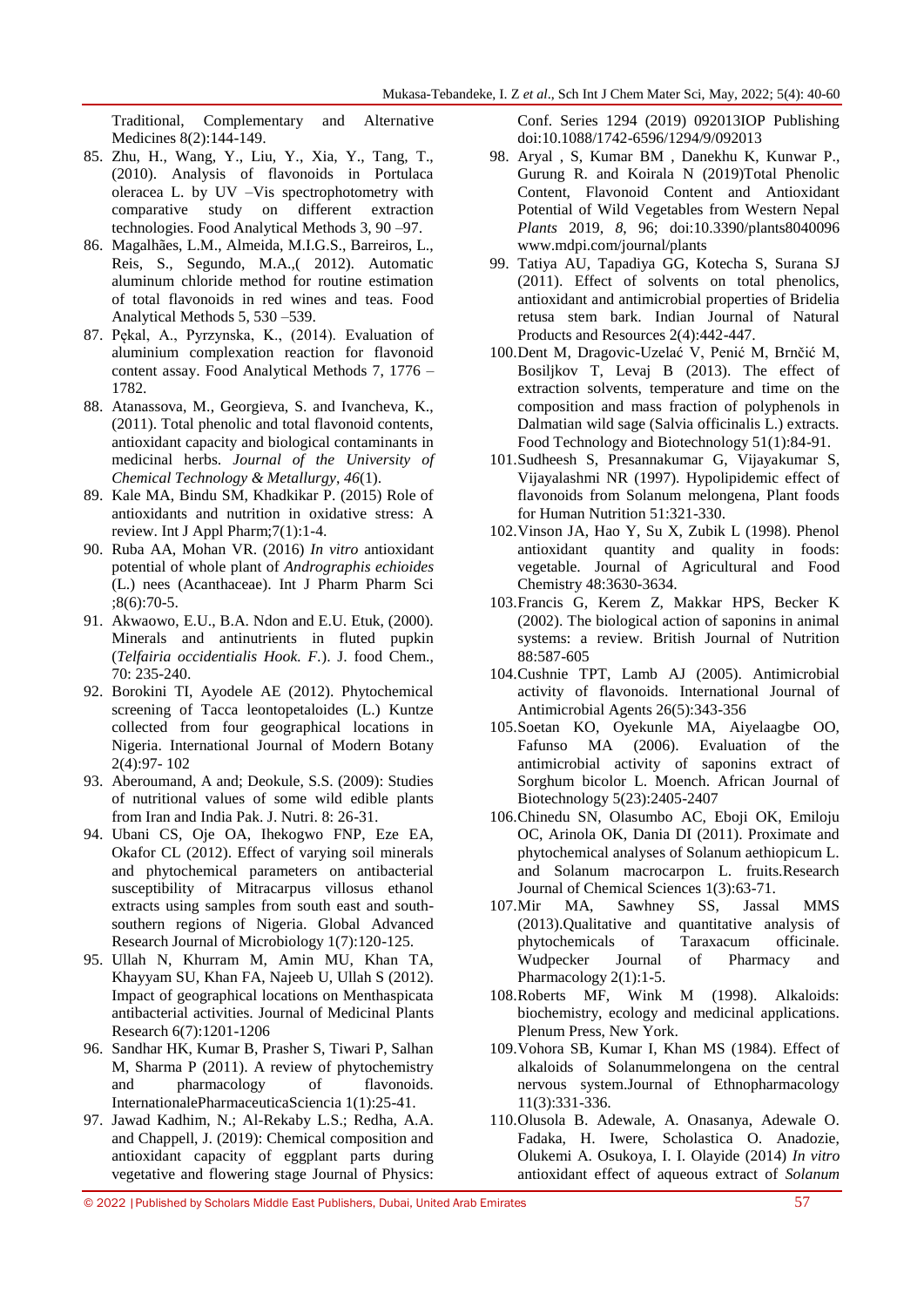*macrocarpon* leaves in rat liver and brain Oxid Antioxid Med Sci *; 3(3):225-229 ISSN: 2146-838*

- 111.Wang, H., Provan, G.J. and Helliwell, K. (2004) Determination of Rosmarinic Acid and Caffeic Acid in Aromatic Herbs by HPLC. Food Chemistry, 87, 307-311. <https://doi.org/10.1016/j.foodchem.2003.12.029>
- 112.Zuraida Ab Rahman, Mohd Waznul Adly Mohd Zaidan, Ayu Nazreena Othman, Muhamad Aizuddin Ahmad, Sanimah Simoh, Muhammad Aiman Haiqal Ismail (2019) Optimizing Extraction of Phenolics and Flavonoids from *Solanum ferox*  Fruit Natural Science, Vol. 11, (No. 4), pp: 99-105
- 113.AOAC.(1990) 
"Official Methods of Analysis (Section  $923.03$  and  $962.09$ )," 15th Edition, Washington DC, Association of Official Analytical Chemists.
- 114.Aruoma, O.I. (1999) Free Radicals, Antioxidants and International Nutrition. Asia Pacific Journal of Clinical Nutrition, 8, 53-63. <https://doi.org/10.1046/j.1440-6047.1999.00036.x>
- 115.Audigié, . D;. G. Dupont and T. Zonszain, (1978) "Manipulation d'Analyse Biochimique, " Doin., Paris, pp. 27-74.
- 116.Ayeleso A. O., Oguntibeju O. O., Brooks N. L.(2014) *In vitro*study on the antioxidant potentials of the leaves and fruits of *Nauclea latifolia* . *The Scientific World Journal.* 2014;2014:8. doi: 10.1155/2014/437081.437081 [\[PMC free](https://www.ncbi.nlm.nih.gov/pmc/articles/PMC4074996/)  [article\]](https://www.ncbi.nlm.nih.gov/pmc/articles/PMC4074996/) [\[PubMed\]](https://www.ncbi.nlm.nih.gov/pubmed/25013856) [\[CrossRef\]](https://dx.doi.org/10.1155%2F2014%2F437081) [\[Google Scholar\]](https://scholar.google.com/scholar_lookup?journal=The+Scientific+World+Journal&title=In+vitrostudy+on+the+antioxidant+potentials+of+the+leaves+and+fruits+of+Nauclea+latifolia&author=A.+O.+Ayeleso&author=O.+O.+Oguntibeju&author=N.+L.+Brooks&volume=2014&publication_year=2014&pages=8&doi=10.1155/2014/437081&)
- 117.Bello,S.O.; B. Y. Muhammad, K. S. Gammaniel (1994)., "Preliminary evaluation of the toxicity and some pharmacological properties of the aqueous crude extract of solanum melongena," Research *Journal of Agriculture, Biology and Science*, vol. 1, no. 1, pp. 1–9, 2005.
- 118.Bors, W.; Michel, C. (2002) Chemistry of the antioxidant effect of polyphenols. *Ann. N.Y. Acad. Sci.*, *957*, 57–69
- 119.Bruneton, J.(1999) 
"Parmacognosie-Phytochimie-Plantes Médi- cinales, 3rd Édition, Éditions Tec & Doc et Médicales Internationales, Cachan, Paris, p. 1120.
- 120.Bursal E., Gülçin I. (2011) Polyphenol contents and *in vitro* antioxidant activities of lyophilised aqueous extract of kiwifruit (Actinidia deliciosa) *Food Research International*;44(5):1482–1489. doi: 10.1016/j.foodres.2011.03.031. [\[CrossRef\]](https://dx.doi.org/10.1016%2Fj.foodres.2011.03.031) [\[Google](https://scholar.google.com/scholar_lookup?journal=Food+Research+International&title=Polyphenol+contents+and+in+vitro+antioxidant+activities+of+lyophilised+aqueous+extract+of+kiwifruit+(Actinidia+deliciosa)&author=E.+Bursal&author=I.+G%C3%BCl%C3%A7in&volume=44&issue=5&publication_year=2011&pages=1482-1489&doi=10.1016/j.foodres.2011.03.031&)  [Scholar\]](https://scholar.google.com/scholar_lookup?journal=Food+Research+International&title=Polyphenol+contents+and+in+vitro+antioxidant+activities+of+lyophilised+aqueous+extract+of+kiwifruit+(Actinidia+deliciosa)&author=E.+Bursal&author=I.+G%C3%BCl%C3%A7in&volume=44&issue=5&publication_year=2011&pages=1482-1489&doi=10.1016/j.foodres.2011.03.031&)
- 121.Cheek, P.R. (1971) "Nutritional and Physiological Implications of Saponins: A Review," *Canadian Journal of Animal Science*, Vol. 51, No. 3, pp. 621- 632. [doi:10.4141/cjas71-082](http://dx.doi.org/10.4141/cjas71-082)
- 122.Chumark P., Khunawat P., Sanvarinda Y., (2008) The in vitro and ex vivo antioxidant properties, hypolipidaemic and antiatherosclerotic activities of water extract of *Moringa oleifera* Lam. leaves. *Journal of Ethnopharmacology.*116 (3):439–446. doi:

10.1016/j.jep.2007.12.010. [\[PubMed\]](https://www.ncbi.nlm.nih.gov/pubmed/18249514) [\[CrossRef\]](https://dx.doi.org/10.1016%2Fj.jep.2007.12.010) [\[Google Scholar\]](https://scholar.google.com/scholar_lookup?journal=Journal+of+Ethnopharmacology&title=The+in+vitro+and+ex+vivo+antioxidant+properties,+hypolipidaemic+and+antiatherosclerotic+activities+of+water+extract+of+Moringa+oleifera+Lam.+leaves&author=P.+Chumark&author=P.+Khunawat&author=Y.+Sanvarinda&volume=116&issue=3&publication_year=2008&pages=439-446&pmid=18249514&doi=10.1016/j.jep.2007.12.010&)

- 123.Crozier A., Jaganath I. B., Clifford M. N.(2009) Dietary phenolics: chemistry, bioavailability and effects on health. *Natural Product Reports.*  26(8):1001–1043. doi: 10.1039/b802662a. [\[PubMed\]](https://www.ncbi.nlm.nih.gov/pubmed/19636448) [\[CrossRef\]](https://dx.doi.org/10.1039%2Fb802662a) [\[Google](https://scholar.google.com/scholar_lookup?journal=Natural+Product+Reports&title=Dietary+phenolics:+chemistry,+bioavailability+and+effects+on+health&author=A.+Crozier&author=I.+B.+Jaganath&author=M.+N.+Clifford&volume=26&issue=8&publication_year=2009&pages=1001-1043&pmid=19636448&doi=10.1039/b802662a&)  [Scholar\]](https://scholar.google.com/scholar_lookup?journal=Natural+Product+Reports&title=Dietary+phenolics:+chemistry,+bioavailability+and+effects+on+health&author=A.+Crozier&author=I.+B.+Jaganath&author=M.+N.+Clifford&volume=26&issue=8&publication_year=2009&pages=1001-1043&pmid=19636448&doi=10.1039/b802662a&)
- 124.Dougnon, V.T.; H. S. Bankolé, P. A. Edorh, J. T. Dougnon, M. Gouissi, A. Hounkpatin, S. Montcho, H. Azonhè, J.-R. Klotoé and M. Boko,  $(2012)$ "Evaluation of the Microbiological Quality of the Leaves of *Solanum macrocarpum* L. Cultivated with the Chicken's Droppings and Water of Marsh in Cotonou (Republic of Benin)," *International Journal of Biosciences*, Vol. 2, No. 2, pp. 45-52.
- 125.Eddine, L.S., Djamila, B. and Redha, O.M. (2016) Solvent pH Extraction Effect on Phytochemical Composition and Antioxidant Properties of Algerian Matricaria Pubescens. Journal of Pharmacy Research, 10, 106-112.
- 126.Elekofehinti O. O., Adanlawo I. G. and Fakoya A. (2012). *Solanum anguivi* saponins inhibit basal erythropoiesis in Rattus norvegicus. Indian Journal of Pharmaceutical and Health Sciences. Volume 2, Issue 3: 416-419.
- 127.Emebu, P.K. and J. U. Anyika, (2011)"Vitamin and Antinutrient Composition of Kale (*Brassica oleracea*) Grown in Delta State, Nigeria," *Pakistan Journal of Nutrition*, Vol. 10, No. 1, pp 76-79.
- 128.Freeman B. L., Eggett D. L., Parker T. L. (2010) Synergistic and antagonistic interactions of phenolic compounds found in navel oranges. *Journal of Food Science.*;75(6):C570– C576. doi: 10.1111/j.1750- 3841.2010.01717.x. [\[PubMed\]](https://www.ncbi.nlm.nih.gov/pubmed/20722912) [\[CrossRef\]](https://dx.doi.org/10.1111%2Fj.1750-3841.2010.01717.x) [\[Google](https://scholar.google.com/scholar_lookup?journal=Journal+of+Food+Science&title=Synergistic+and+antagonistic+interactions+of+phenolic+compounds+found+in+navel+oranges&author=B.+L.+Freeman&author=D.+L.+Eggett&author=T.+L.+Parker&volume=75&issue=6&publication_year=2010&pages=C570-C576&pmid=20722912&doi=10.1111/j.1750-3841.2010.01717.x&)  [Scholar\]](https://scholar.google.com/scholar_lookup?journal=Journal+of+Food+Science&title=Synergistic+and+antagonistic+interactions+of+phenolic+compounds+found+in+navel+oranges&author=B.+L.+Freeman&author=D.+L.+Eggett&author=T.+L.+Parker&volume=75&issue=6&publication_year=2010&pages=C570-C576&pmid=20722912&doi=10.1111/j.1750-3841.2010.01717.x&)
- 129.Fu R., Zhang Y.-T., Guo Y.-R., (2013). Antioxidant and anti-inflammatory activities of the phenolic extracts of *Sapium sebiferum* (L.) Roxb. Leaves. *Journal of Ethnopharmacology*; 147(2):517–524. doi: 10.1016/j.jep.2013.03.058. [\[PubMed\]](https://www.ncbi.nlm.nih.gov/pubmed/23545454) [\[CrossRef\]](https://dx.doi.org/10.1016%2Fj.jep.2013.03.058) [\[Google Scholar\]](https://scholar.google.com/scholar_lookup?journal=Journal+of+Ethnopharmacology&title=Antioxidant+and+anti-inflammatory+activities+of+the+phenolic+extracts+of+Sapium+sebiferum+(L.)+Roxb.+leaves&author=R.+Fu&author=Y.-T.+Zhang&author=Y.-R.+Guo&volume=147&issue=2&publication_year=2013&pages=517-524&pmid=23545454&doi=10.1016/j.jep.2013.03.058&)
- 130.Guimarães-Beelen, P.M; T. T. Berchielli, R. Beelen, J. A. Filho and S. G. de Oliveira,(2006) ―Characterization of Condensed Tannins from Native Legumes of the Brazilian- northeastern Semi-Arid," *Scientia Agricola*, Vol. 63, No. 6, pp. 522-528.
- 131. Gupta, S.S. () "Prospects and Perspective of Natural Plant Products," *Indian Journal of Pharmacology*, Vol. 26, No. 1, pp. 1-12.
- 132. Hach, (1999) "Digesdahl Digestion Apparatus: Instruction Manual for Models 23130-20-21," Hach USA, p. 95.
- 133.Halliwell B., Gutteridge J. M. C. (1984) Oxygen toxicity, oxygen radicals, transition metals and disease. *Biochemical Journal,* 219(1), 1–14. doi: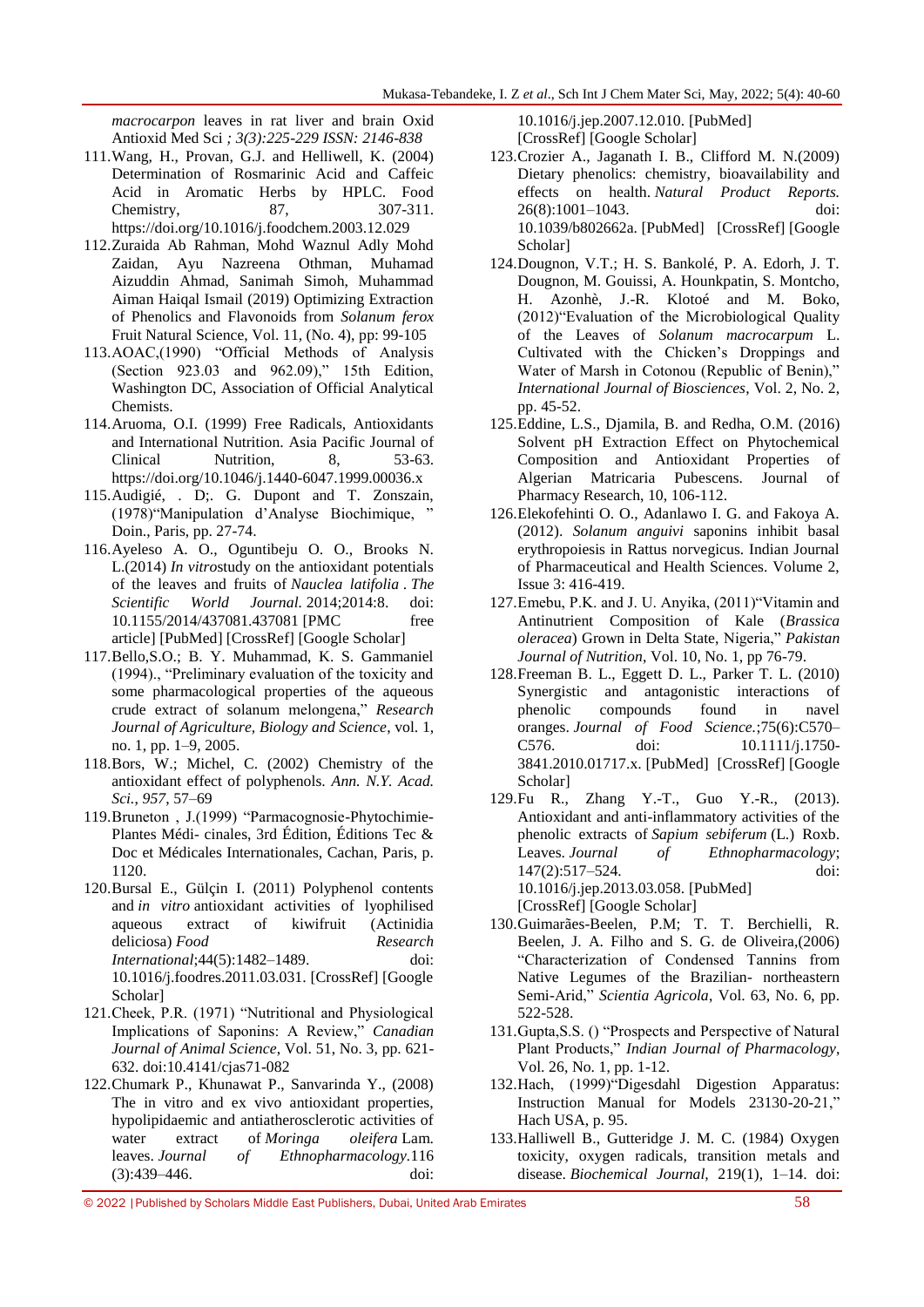10.1042/bj2190001. [\[PMC free article\]](https://www.ncbi.nlm.nih.gov/pmc/articles/PMC1153442/) [\[PubMed\]](https://www.ncbi.nlm.nih.gov/pubmed/6326753) [\[CrossRef\]](https://dx.doi.org/10.1042%2Fbj2190001) [\[Google Scholar\]](https://scholar.google.com/scholar_lookup?journal=Biochemical+Journal&title=Oxygen+toxicity,+oxygen+radicals,+transition+metals+and+disease&author=B.+Halliwell&author=J.+M.+C.+Gutteridge&volume=219&issue=1&publication_year=1984&pages=1-14&pmid=6326753&doi=10.1042/bj2190001&)

- 134.Hameed, I.H., Al-Rubaye A.F. and Kadhim, M.J. (2017) Antimicrobial Activity of Medicinal Plants and Urinary Tract Infections. *International Journal of Pharmaceutical and Clinical Research*. 8(11).
- 135.Harborne J.B.(1973), *Phytochemical methods*, (London: Chapman and Hall, Ltd) 49-188
- 136. Houghton, P.J. and A. Raman, (1998) "Laboratory Handbook for the Fractionation of Natural Extracts," Chapman and Hall, New York, pp. 130-207. [doi:10.1007/978-1-4615-5809-5](http://dx.doi.org/10.1007/978-1-4615-5809-5)
- 137.Jaitak V., Sharma K., Kalia K., (2010) Antioxidant activity of *Potentilla fulgens*: an alpine plant of western Himalaya. *Journal of Food Composition and Analysis*;23(2):142–147. doi: 10.1016/j.jfca.2009.02.013. [\[CrossRef\]](https://dx.doi.org/10.1016%2Fj.jfca.2009.02.013) [\[Google](https://scholar.google.com/scholar_lookup?journal=Journal+of+Food+Composition+and+Analysis&title=Antioxidant+activity+of+Potentilla+fulgens:+an+alpine+plant+of+western+Himalaya&author=V.+Jaitak&author=K.+Sharma&author=K.+Kalia&volume=23&issue=2&publication_year=2010&pages=142-147&doi=10.1016/j.jfca.2009.02.013&)  [Scholar\]](https://scholar.google.com/scholar_lookup?journal=Journal+of+Food+Composition+and+Analysis&title=Antioxidant+activity+of+Potentilla+fulgens:+an+alpine+plant+of+western+Himalaya&author=V.+Jaitak&author=K.+Sharma&author=K.+Kalia&volume=23&issue=2&publication_year=2010&pages=142-147&doi=10.1016/j.jfca.2009.02.013&)
- 138.Karakaya S. (2004) Bioavailability of phenolic compounds. Critical review of food science and nutrition. 44, 453-464.
- 139.Katalinic, V.; Milos, M.; Kulisic, T.; Jukic, M. (2006) Screening of 70 medicinal plant extracts for antioxidant capacity and total phenols. *Food Chem*, *94*, 550–557
- 140.Kosar, M., Dorman, H.J.D. and Hiltunen, R. (2005) Effect of an Acid Treatment on the Phytochemical and Antioxidant Characteristics of Extracts from Selected Lamiaceae Species. Food Chemistry, 91, 525-533.

https://doi.org/10.1016/j.foodchem.2004.06.029

- 141.Kumar T., Jain V. (2014) Antinociceptive and antiinflammatory activities of bridelia retusa methanolic fruit extract in experimental animals. *The Scientific World Journal.* 2014:12. doi: 10.1155/2014/890151.890151 [\[PMC free](https://www.ncbi.nlm.nih.gov/pmc/articles/PMC4251411/)  [article\]](https://www.ncbi.nlm.nih.gov/pmc/articles/PMC4251411/) [\[PubMed\]](https://www.ncbi.nlm.nih.gov/pubmed/25506619) [\[CrossRef\]](https://dx.doi.org/10.1155%2F2014%2F890151) [\[Google Scholar\]](https://scholar.google.com/scholar_lookup?journal=The+Scientific+World+Journal&title=Antinociceptive+and+anti-inflammatory+activities+of+bridelia+retusa+methanolic+fruit+extract+in+experimental+animals&author=T.+Kumar&author=V.+Jain&volume=2014&publication_year=2014&pages=12&doi=10.1155/2014/890151&)
- 142.Lin, S.Y.; H.-Y. Liu, Y.-L. Lu and W.-C. Hou, (2005)"Antioxidant Activities of Mucilages from Different Taiwanese Yam Cultivars," *Botanical Bulletin of Academia Sinica*, Vol. 46, pp. 183-188.
- 143.Losada-Barreiro, S.; Bravo-Díaz, C. (2017) Free radicals and polyphenols: The redox chemistry of neurodegenerative diseases. *Eur. J. Med. Chem. 133*, 379–402.
- 144.Luqman S., Srivastava S., Kumar R., Maurya A. K., Chanda D. (2012) Experimental assessment of *Moringa oleifera* leaf and fruit for its antistress, antioxidant, and scavenging potential using *in vitro* and *in vivo* assays. *Evidence-Based Complementary and Alternative Medicine*;2012:12. doi: 10.1155/2012/519084.519084 [\[PMC free](https://www.ncbi.nlm.nih.gov/pmc/articles/PMC3247066/)  [article\]](https://www.ncbi.nlm.nih.gov/pmc/articles/PMC3247066/) [\[PubMed\]](https://www.ncbi.nlm.nih.gov/pubmed/22216055) [\[CrossRef\]](https://dx.doi.org/10.1155%2F2012%2F519084) [\[Google Scholar\]](https://scholar.google.com/scholar_lookup?journal=Evidence-Based+Complementary+and+Alternative+Medicine&title=Experimental+assessment+of+Moringa+oleifera+leaf+and+fruit+for+its+antistress,+antioxidant,+and+scavenging+potential+using+in+vitro+and+in+vivo+assays&author=S.+Luqman&author=S.+Srivastava&author=R.+Kumar&author=A.+K.+Maurya&author=D.+Chanda&volume=2012&publication_year=2012&pages=12&doi=10.1155/2012/519084&)
- 145.Magalhães L. M., Barreiros L., Reis S., Segundo M. A. (2014) Kinetic matching approach applied to ABTS assay for high-throughput determination of total antioxidant capacity of food products. *Journal of Food Composition and Analysis.* 33(2):187–194. doi:

10.1016/j.jfca.2014.01.003. [\[CrossRef\]](https://dx.doi.org/10.1016%2Fj.jfca.2014.01.003) [\[Google](https://scholar.google.com/scholar_lookup?journal=Journal+of+Food+Composition+and+Analysis&title=Kinetic+matching+approach+applied+to+ABTS+assay+for+high-throughput+determination+of+total+antioxidant+capacity+of+food+products&author=L.+M.+Magalh%C3%A3es&author=L.+Barreiros&author=S.+Reis&author=M.+A.+Segundo&volume=33&issue=2&publication_year=2014&pages=187-194&doi=10.1016/j.jfca.2014.01.003&)  [Scholar\]](https://scholar.google.com/scholar_lookup?journal=Journal+of+Food+Composition+and+Analysis&title=Kinetic+matching+approach+applied+to+ABTS+assay+for+high-throughput+determination+of+total+antioxidant+capacity+of+food+products&author=L.+M.+Magalh%C3%A3es&author=L.+Barreiros&author=S.+Reis&author=M.+A.+Segundo&volume=33&issue=2&publication_year=2014&pages=187-194&doi=10.1016/j.jfca.2014.01.003&)

- 146.Mc-Graw Hill (1987). Encyclopedia of Food Agricultural Nutrition Vol. 1. (5th ed). MC-Graw Hill Book . Company, New York. 11-120
- 147.Menezes-Benavente L., Teixeira F. K., Kamei C. L. A., Margis-Pinheiro M. (2004) Salt stress induces altered expression of genes encoding antioxidant enzymes in seedlings of a Brazilian *indica* rice (*Oryza sativa* L.) *Plant Science.*;166(2):323–331. doi: 10.1016/j.plantsci.2003.10.001. [\[CrossRef\]](https://dx.doi.org/10.1016%2Fj.plantsci.2003.10.001) [\[Googl](https://scholar.google.com/scholar_lookup?journal=Plant+Science&title=Salt+stress+induces+altered+expression+of+genes+encoding+antioxidant+enzymes+in+seedlings+of+a+Brazilian+indica+rice+(Oryza+sativa+L.)&author=L.+Menezes-Benavente&author=F.+K.+Teixeira&author=C.+L.+A.+Kamei&author=M.+Margis-Pinheiro&volume=166&issue=2&publication_year=2004&pages=323-331&doi=10.1016/j.plantsci.2003.10.001&) [e Scholar\]](https://scholar.google.com/scholar_lookup?journal=Plant+Science&title=Salt+stress+induces+altered+expression+of+genes+encoding+antioxidant+enzymes+in+seedlings+of+a+Brazilian+indica+rice+(Oryza+sativa+L.)&author=L.+Menezes-Benavente&author=F.+K.+Teixeira&author=C.+L.+A.+Kamei&author=M.+Margis-Pinheiro&volume=166&issue=2&publication_year=2004&pages=323-331&doi=10.1016/j.plantsci.2003.10.001&)
- 148.Meot-Duros L., Magné C. (2009) Antioxidant activity and phenol content of *Crithmum maritimum* L. leaves. *Plant Physiology and Biochemistry.* 47(1):37–41. doi: 10.1016/j.plaphy.2008.09.006. [\[PubMed\]](https://www.ncbi.nlm.nih.gov/pubmed/18980846) [\[CrossRef\]](https://dx.doi.org/10.1016%2Fj.plaphy.2008.09.006) [\[Google Scholar\]](https://scholar.google.com/scholar_lookup?journal=Plant+Physiology+and+Biochemistry&title=Antioxidant+activity+and+phenol+content+of+Crithmum+maritimum+L.+leaves&author=L.+Meot-Duros&author=C.+Magn%C3%A9&volume=47&issue=1&publication_year=2009&pages=37-41&pmid=18980846&doi=10.1016/j.plaphy.2008.09.006&)
- 149.Miliauskas G., Venskutonis P. R., Van Beek T. A.(2004) Screening of radical scavenging activity of some medicinal and aromatic plant extracts. *Food Chemistry,* 85(2):231–237. doi:10.1016/j.foodchem.2003.05.007. [\[CrossRef\]](https://dx.doi.org/10.1016%2Fj.foodchem.2003.05.007) [ [Google Scholar\]](https://scholar.google.com/scholar_lookup?journal=Food+Chemistry&title=Screening+of+radical+scavenging+activity+of+some+medicinal+and+aromatic+plant+extracts&author=G.+Miliauskas&author=P.+R.+Venskutonis&author=T.+A.+Van+Beek&volume=85&issue=2&publication_year=2004&pages=231-237&doi=10.1016/j.foodchem.2003.05.007&)
- 150.Naczk, M. and Shahidi, F. (2004): Extraction and analysis of phenolics in foods. Journal of chromatography A. 1054: 95- 111.
- 151.Olaniyi,A.A; J. S. K. Ayim, A. O. Ogundaini and T. A. Olugbade, (1998)"Essential Inorganic and Organic Chemistry," Omoade Printing Press, Ibadan, p. 582.
- 152.Osei,M.K.; B. Banful, C. K. Osei, and M. O. Oluoch, (2010) Characterization of african eggplant for morphological characteristics," *Journal of Agricultural and Science Technology*, vol. 4, no. 3, pp.33–37.
- 153.Otshudi,A.L.; A. Vercruysse and A. Foriers, (2000)"Contribution to the Ethnobotanical, Phytochemical and Pharmacological Studies of Traditionally Used Medicinal Plants in the Treatment of Dysentery and Diarrhoea in Lomola Area, Democratic Republic of Congo (RDC)," *Journal of Ethnopharmacology*, 71(3), 411-423. [doi:10.1016/S0378-8741\(00\)00167-7](http://dx.doi.org/10.1016/S0378-8741(00)00167-7)
- 154.Oyeyemi, S.D., Arowosegbe, S. & Adebiyi, A.O. (2014). "Phytochemical and Proximate Evaluation of *Myrianthus arboreus* (P. Beau.) and Spargonophorus sporgonophora (Linn.) Leaves", *IOSR Journal of Agriculture and Veterinary Science*, 7(9), 01-05.
- 155.Rajani C., Ruby, K.M; Aastha, S. and Jaya D. (2012) Int. J. Pharm. Sci. Rev. Res., 15(1), 14, 65- 71.
- 156.Rice-Evans, C. A.; Miller, N. J.; Paganga, G.(1996) Structure-antioxidant activity relationships of flavonoids and phenolic acid. *Free Radical Biol. Med. 20*, 933–956.
- 157.Roginsky V. (2003) Chain-breaking antioxidant activity of natural polyphenols as determined